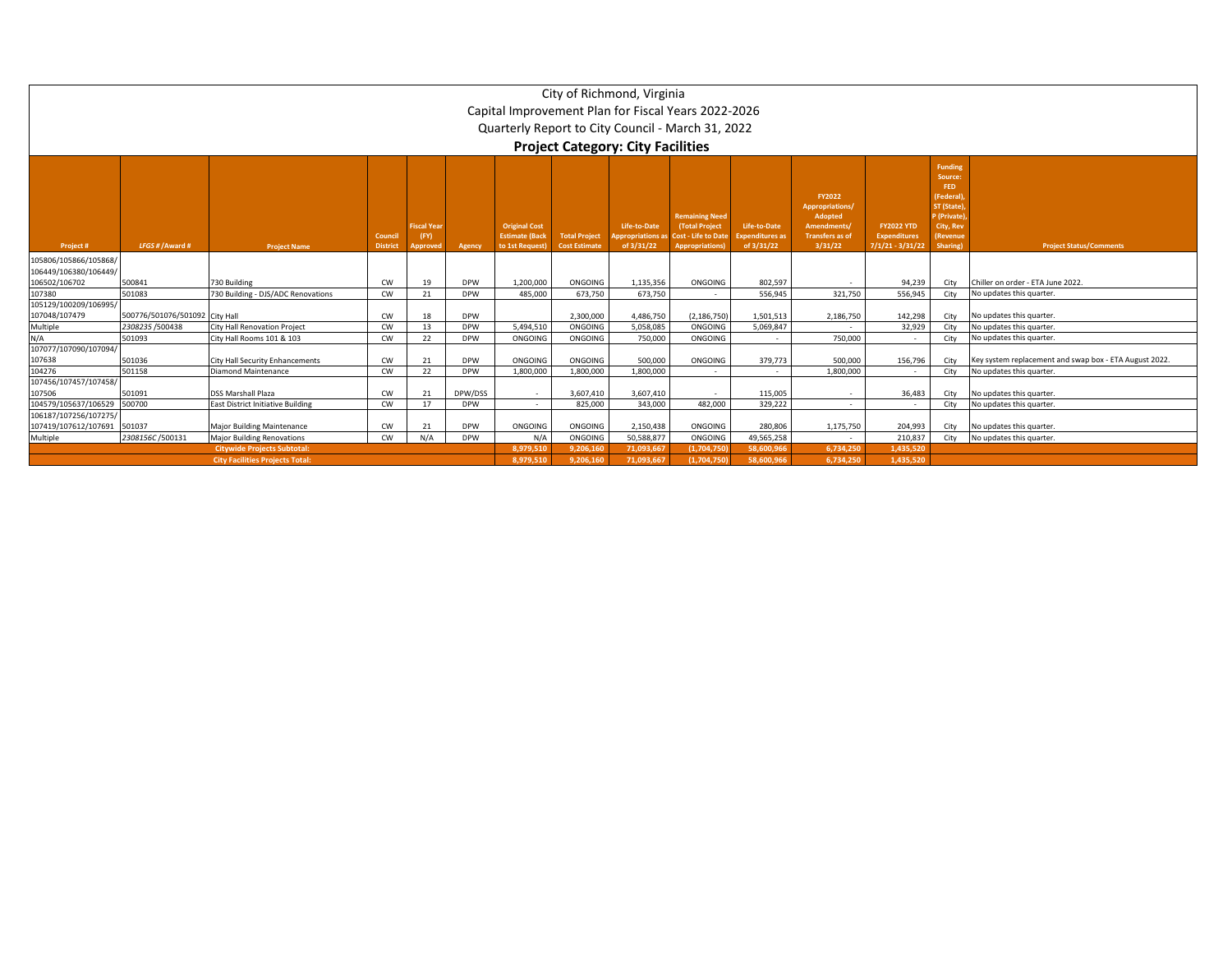|                      |                                                               |                                                                    |                 |                            |            |                          | City of Richmond, Virginia |                                          | Capital Improvement Plan for Fiscal Years 2022-2026<br>Quarterly Report to City Council - March 31, 2022<br><b>Project Category: Culture &amp; Recreation</b> |                                          |                                                                  |                                         |                                                       |                                                                                                                                                      |
|----------------------|---------------------------------------------------------------|--------------------------------------------------------------------|-----------------|----------------------------|------------|--------------------------|----------------------------|------------------------------------------|---------------------------------------------------------------------------------------------------------------------------------------------------------------|------------------------------------------|------------------------------------------------------------------|-----------------------------------------|-------------------------------------------------------|------------------------------------------------------------------------------------------------------------------------------------------------------|
|                      |                                                               |                                                                    |                 |                            |            | <b>Original Cost</b>     |                            |                                          | <b>Remaining Need</b><br><b>Total Project Cost</b>                                                                                                            |                                          | FY2022<br><b>Appropriations/</b><br>Adopted<br><b>Amendments</b> | <b>FY2022 YTD</b><br><b>Expenditure</b> | Funding<br>Source: FED<br>(Federal), ST<br>(State), P |                                                                                                                                                      |
|                      |                                                               |                                                                    | Council         | <b>Fiscal Year</b><br>(FY) |            | <b>Estimate (Back to</b> | <b>Total Project Cost</b>  | Life-to-Date<br><b>Appropriations as</b> | <b>Life to Date</b>                                                                                                                                           | Life-to-Date<br><b>Expenditures as o</b> | <b>Transfers as of</b>                                           | 7/1/21                                  | (Private), City<br><b>Rev (Revenue</b>                |                                                                                                                                                      |
| Project#             | LFGS # / Award #                                              | <b>Project Name</b>                                                | <b>District</b> | Approved                   | Agency     | <b>1st Request)</b>      | <b>Estimate</b>            | of 3/31/22                               | <b>Appropriations)</b>                                                                                                                                        | 3/31/22                                  | 3/31/22                                                          | 3/31/22                                 | Sharing)                                              | <b>Project Status/Comments</b>                                                                                                                       |
| 105149               | 500780                                                        | Scott's Addition Green Space<br><b>Second District Total</b>       | $\overline{2}$  | 18                         | PRCF       | 894,950<br>894.950       | 894,950<br>894,950         | 644,950<br>644,950                       | 250,000<br>250,000                                                                                                                                            | 141,680<br>141.680                       |                                                                  | 547<br>547                              | City                                                  | 90% plans complete; additional funding required to implement.                                                                                        |
|                      |                                                               |                                                                    |                 |                            |            |                          |                            |                                          |                                                                                                                                                               |                                          |                                                                  |                                         |                                                       |                                                                                                                                                      |
| 106388               | 500917/501029                                                 | <b>Universal Access</b>                                            | $\Delta$        | 20                         | PRCF       | <b>ONGOING</b>           | ONGOING                    | 475,000                                  | ONGOING                                                                                                                                                       | 172,280                                  | 145.000                                                          | 144,072                                 | City                                                  | Huguenot Flat Water Accessible ramp project underway; delays due to high river levels.                                                               |
|                      |                                                               | <b>Fourth District Total:</b>                                      |                 |                            |            |                          |                            | 475,000                                  |                                                                                                                                                               | 172,280                                  | 145,000                                                          | 144,072                                 |                                                       |                                                                                                                                                      |
|                      |                                                               |                                                                    |                 |                            |            |                          |                            |                                          |                                                                                                                                                               |                                          |                                                                  |                                         |                                                       |                                                                                                                                                      |
| 104241               | 500652                                                        | Lakes at Byrd Park                                                 | -5              | 16                         | PRCF       | 600,000                  | 600,000                    | 500,000                                  | 100,000                                                                                                                                                       | 59,853                                   | $\sim$                                                           | $\sim$                                  | City                                                  | Improvements made at Shield's Lake; still investigating best methods at Fountain Lake.                                                               |
|                      |                                                               | <b>Fifth District Total:</b>                                       |                 |                            |            | 600,000                  | 600.000                    | 500,000                                  | 100.000                                                                                                                                                       | 59.853                                   |                                                                  |                                         |                                                       |                                                                                                                                                      |
| 107068               | 501038                                                        | Community Center Enhancements (FY21) - Hotchkiss                   | 6               | 21                         | PRCF       | 1,000,000                | 1,000,000                  | 1,075,000                                |                                                                                                                                                               | 81,713                                   | 75,000                                                           | 41,826                                  | City                                                  | Design documents completed; to be bid this summer                                                                                                    |
| 100503               | 500297                                                        | James River Park Infrastructure                                    | 6               | N/A                        | PRCF       | N/A                      | ONGOING                    | 850,000                                  | ONGOING                                                                                                                                                       | 499,107                                  | $\sim$                                                           | 12,301                                  | City                                                  | Repairs to Bell Isle pedestrian bridge to begin this spring.                                                                                         |
|                      |                                                               | <b>Sixth District Total:</b>                                       |                 |                            |            | 1.000.000                | 1.000.000                  | 1,925,000                                |                                                                                                                                                               | 580.820                                  | 75,000                                                           | 54,127                                  |                                                       |                                                                                                                                                      |
| 106844               | 500915                                                        | Chimborazo Park Sidewalk Installations                             | $\overline{7}$  | 20                         | PRCF       | 250,000                  | 250,000                    | 250,000                                  | $\sim$                                                                                                                                                        | 2.073                                    | $\sim$                                                           | $\sim$                                  | City                                                  | Insufficient funds                                                                                                                                   |
| 101764               | 500404                                                        | Church Hill Teen Development Center                                | $\overline{7}$  | N/A                        | PRCF       | 538.287                  | 538,287                    | 538.287                                  | $\sim$                                                                                                                                                        | $\sim$                                   | $\sim$                                                           | $\sim$                                  | City                                                  | Undefined scope.                                                                                                                                     |
| 104967               | 500755                                                        | East District Park Transformation                                  | $\overline{7}$  | 17                         | PRCF       | 1,918,600                | 1,918,600                  | 1,918,600                                |                                                                                                                                                               | 995,517                                  |                                                                  | 338,873                                 |                                                       | Completing improvements @ Bill Robinson PG, improvements at Gillies Creek; will also<br>fund tennis and basketball court improvements @ Powhatan PG. |
|                      |                                                               |                                                                    |                 |                            |            |                          |                            |                                          |                                                                                                                                                               |                                          |                                                                  |                                         | City                                                  | Construction underway; delays due to relocation of powerline by Dominion. This should                                                                |
|                      |                                                               |                                                                    |                 |                            |            |                          |                            |                                          |                                                                                                                                                               |                                          |                                                                  |                                         |                                                       | be done mid-May; at that point construction can proceed. Landscaping wll be installed                                                                |
| 100595               | 1308447/500208                                                | Historic Fulton Community Memorial Park                            | $\overline{7}$  | 13                         | PRCF       | 600,000                  | 600,000                    | 600,000                                  |                                                                                                                                                               | 57,245                                   |                                                                  |                                         | City                                                  | Fall 2022.                                                                                                                                           |
|                      |                                                               |                                                                    |                 |                            |            |                          |                            |                                          |                                                                                                                                                               |                                          |                                                                  |                                         |                                                       | Enhancement project bids received; contract awarded, building permit pending;                                                                        |
| 106390               | 500916/501030                                                 | Powhatan Community Center                                          | $\overline{7}$  | 20                         | PRCF       | 8,300,000                | 8,300,000                  | 1,000,000                                | 7,300,000                                                                                                                                                     | 212,486                                  |                                                                  | 1,742                                   | City                                                  | tentative construction start June 2022                                                                                                               |
|                      |                                                               | <b>Seventh District Total</b>                                      |                 |                            |            | 11.606.887               | 11.606.887                 | 4.306.887                                | 7.300.000                                                                                                                                                     | 1.267.321                                |                                                                  | 340,614                                 |                                                       |                                                                                                                                                      |
|                      |                                                               |                                                                    |                 |                            |            |                          |                            |                                          |                                                                                                                                                               |                                          |                                                                  |                                         |                                                       | Bids received; low bid \$257,332 over budget. Evaluating how to proceed with this                                                                    |
|                      |                                                               |                                                                    |                 |                            |            |                          |                            |                                          |                                                                                                                                                               |                                          |                                                                  |                                         |                                                       | project. Also undergoing a grant process in order to fund additional improvements at                                                                 |
| 105804               | 500843                                                        | <b>Blackwell Playground Upgrades</b>                               |                 | 19                         | PRCF       | 100,000                  | 350,000                    | 350,000                                  |                                                                                                                                                               | 83.026                                   |                                                                  | 607                                     | City                                                  | this location                                                                                                                                        |
| 105819               | 500845                                                        | Oak Grove School Renovations, Improvements and Playground Upgrades | 8               | 19                         | PRCF       | 300,000                  | 300,000                    | 100,000                                  | 200,000                                                                                                                                                       | 71.686                                   | $\sim$                                                           | $\sim$                                  | City                                                  | Obtaining estimates to improve the basketball courts at this location.                                                                               |
|                      |                                                               | <b>Eighth District Total:</b>                                      |                 |                            |            | 400.000                  | 650,000                    | 450.000                                  | 200.000                                                                                                                                                       | 154.712                                  |                                                                  | 607                                     |                                                       |                                                                                                                                                      |
|                      |                                                               |                                                                    |                 |                            |            |                          |                            |                                          |                                                                                                                                                               |                                          |                                                                  |                                         |                                                       | Basketball courts completed; renovating existing tennis courts to provide tennis and                                                                 |
| 105803/105804        | 500842                                                        | Broad Rock Park Complex Improvements                               | $\mathbf{q}$    | 19                         | PRCF       | 450,000                  | 450,000                    | 450,000                                  |                                                                                                                                                               | 421,245                                  |                                                                  | 107,438                                 | City                                                  | pickleball courts                                                                                                                                    |
|                      |                                                               |                                                                    |                 |                            |            |                          |                            |                                          |                                                                                                                                                               |                                          |                                                                  |                                         |                                                       | Skate Park complete; ribbon cutting occurred on 4/25/2022. Design development for                                                                    |
|                      |                                                               |                                                                    |                 |                            |            |                          |                            |                                          |                                                                                                                                                               |                                          |                                                                  |                                         |                                                       | next phase underway to be presented to UDC at their May 2022 meeting for review and                                                                  |
| 101906               | 500428                                                        | Southside Regional Park & Community Center                         | $\mathbf{q}$    | 14                         | PRCF       | 10,700,000               | 14,000,000                 | 8,513,500                                | 5.486.500                                                                                                                                                     | 7,090,249                                | 1.500.000                                                        | 1,572,828                               | City                                                  | final approval.                                                                                                                                      |
|                      | 2308135/500231                                                | <b>Ninth District Total:</b>                                       | CW              | N/A                        | <b>DPW</b> | 11.150.000<br>6,591,500  | 14,450,000<br>6,591,500    | 8.963.500<br>6,603,000                   | 5.486.500                                                                                                                                                     | 7.511.494<br>6,128,300                   | 1,500,000                                                        | 1.680.265                               |                                                       |                                                                                                                                                      |
| Multiple<br>Multiple | 2308196/500273                                                | <b>Library Projects</b><br>Library Retrofit                        | cw              | N/A                        | <b>DPW</b> | 11,927,353               | ONGOING                    | 12,168,409                               | (11,500)<br>ONGOING                                                                                                                                           | 12,293,638                               | $\sim$                                                           | $\sim$<br>79,528                        | City<br>City                                          | No updates this quarter<br>No updates this quarter                                                                                                   |
|                      |                                                               |                                                                    |                 |                            |            |                          |                            |                                          |                                                                                                                                                               |                                          |                                                                  |                                         |                                                       |                                                                                                                                                      |
|                      |                                                               |                                                                    |                 |                            |            |                          |                            |                                          |                                                                                                                                                               |                                          |                                                                  |                                         |                                                       | Blanton House improvements completed; Forest Hill Maintenance Building project                                                                       |
|                      |                                                               |                                                                    |                 |                            |            |                          |                            |                                          |                                                                                                                                                               |                                          |                                                                  |                                         |                                                       | completed; improvements to Bryan Park tennis courts to be done late spring/early                                                                     |
|                      |                                                               |                                                                    |                 |                            |            |                          |                            |                                          |                                                                                                                                                               |                                          |                                                                  |                                         |                                                       | summer. Major drainage project completed adjacent to the Byrd Park Maintenance                                                                       |
| 101931               | 501039                                                        | Major Parks Maintenance                                            | <b>CW</b>       | 21                         | PRCF       | <b>ONGOING</b>           | ONGOING                    | 1,500,000                                | ONGOING                                                                                                                                                       | 693,205                                  | 1,000,000                                                        | 647,794                                 | City                                                  | Facility. Picnic shelter roof repalcements @ Byrd, Bryan and Forest Hill Parks completed.                                                            |
| 101931               | 1308908 / 500432                                              | <b>Major Park Renovations</b>                                      | cw              | N/A                        | PRCF       | N/A                      | ONGOING                    | 7,888,366                                | ONGOING                                                                                                                                                       | 9,316,516                                | $\sim$                                                           | 856,770                                 | City                                                  | This project was replaced by Major Parks Maintenance.                                                                                                |
| 101012/107500        | 501040                                                        | Neighborhood Park Maintenance                                      | <b>CW</b>       | 21                         | PRCF       | ONGOING                  | ONGOING                    | 1,150,000                                | ONGOING                                                                                                                                                       | 351,362                                  | 650,000                                                          | 311,913                                 | City                                                  | Improvements to tennis/basketball courts @ Broad Rock, Chimborazo PG.                                                                                |
| 101012               | 1308907/500222                                                | Neighborhood Park Renovations                                      | <b>CW</b>       | N/A                        | PRCF       | N/A                      | ONGOING                    | 9,077,740                                | ONGOING                                                                                                                                                       | 9,856,459                                |                                                                  | 70,421                                  | City                                                  | This project was replaced by Neighborhood Parks Maintenance.                                                                                         |
| 100486               | 1308115/500194                                                | Parks and Recreation Building Maintenance                          | CW              | N/A                        | PRCF       | N/A                      | ONGOING                    | 7,559,801                                | ONGOING                                                                                                                                                       | 6,794,732                                | 900,000                                                          | 247,090                                 | City                                                  | Improvements to Battery Park Community Center underway                                                                                               |
|                      |                                                               |                                                                    |                 |                            |            |                          |                            |                                          |                                                                                                                                                               |                                          |                                                                  |                                         |                                                       |                                                                                                                                                      |
|                      |                                                               |                                                                    |                 |                            |            | N/A                      | ONGOING                    |                                          |                                                                                                                                                               |                                          |                                                                  |                                         |                                                       | Purchasing pool ADA chairlifts for selected locations, replacing pool boiler @Bellemeade                                                             |
| 100492               | PRCF<br>1308180C /500202 Swimming Pools Projects<br>CW<br>N/A |                                                                    |                 |                            |            |                          |                            | 7.117.300                                | ONGOING                                                                                                                                                       | 5.425.951                                |                                                                  | 5.000                                   | City                                                  | Pool, HVAC improvements @ Swansboro Pool; Aquatic signage package                                                                                    |
|                      |                                                               | <b>Citywide Projects Subtotal:</b>                                 |                 |                            |            | 18.518.853               | 6.591.500                  | 53.064.616                               | (11.500)                                                                                                                                                      | 50.860.164                               | 2,550,000                                                        | 2,218,517                               |                                                       |                                                                                                                                                      |
|                      |                                                               | <b>Culture &amp; Recreation Projects Total</b>                     |                 | 44.170.690                 | 35.793.337 | 70.329.953               | 13.325.000                 | 60.748.323                               | 4.270.000                                                                                                                                                     | 4.438.748                                |                                                                  |                                         |                                                       |                                                                                                                                                      |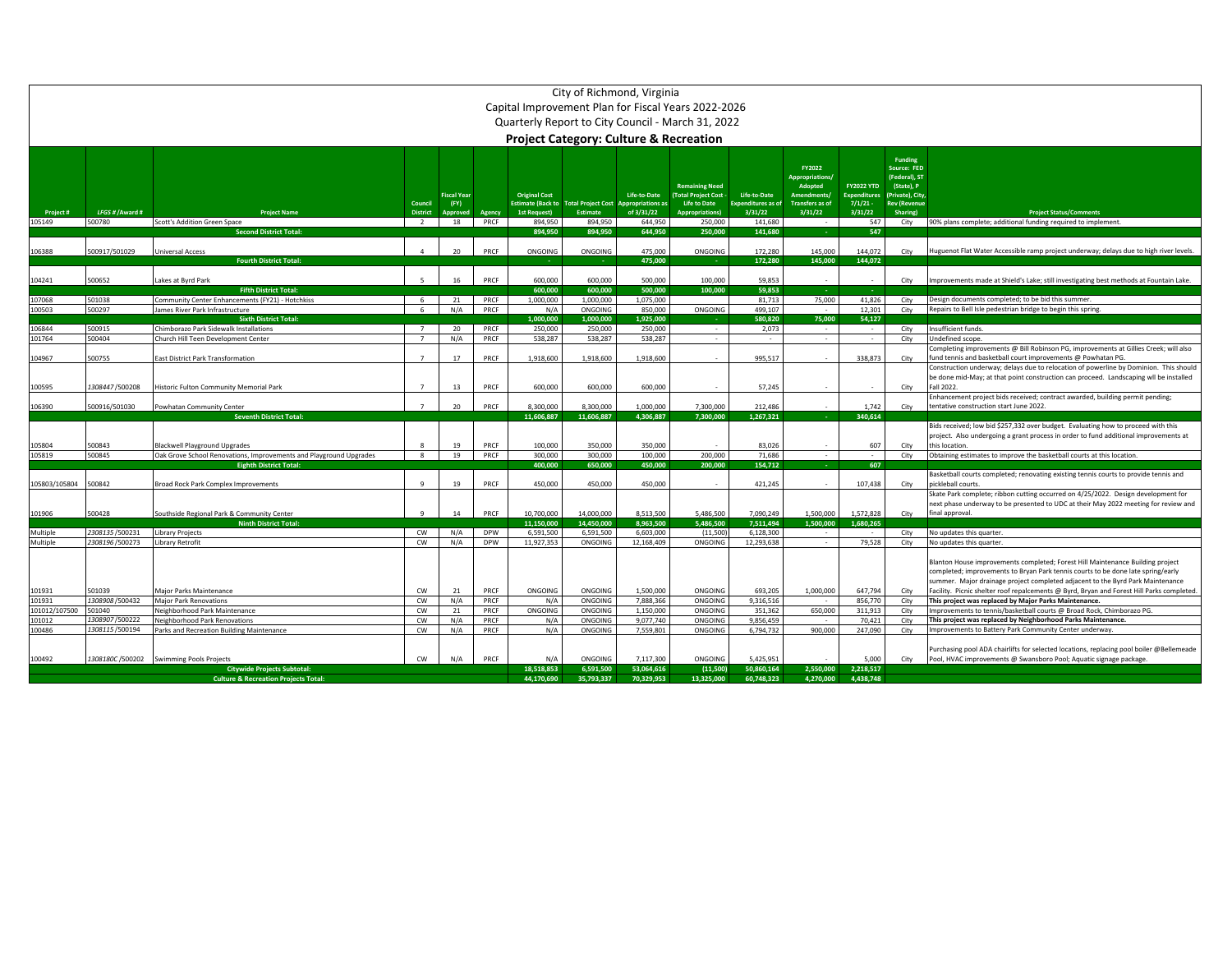|                  | City of Richmond, Virginia<br>Capital Improvement Plan for Fiscal Years 2022-2026 |                                                                    |          |                    |            |                          |                                                               |                          |                             |                           |                                  |                           |                                             |                                                                                                                                       |
|------------------|-----------------------------------------------------------------------------------|--------------------------------------------------------------------|----------|--------------------|------------|--------------------------|---------------------------------------------------------------|--------------------------|-----------------------------|---------------------------|----------------------------------|---------------------------|---------------------------------------------|---------------------------------------------------------------------------------------------------------------------------------------|
|                  |                                                                                   |                                                                    |          |                    |            |                          |                                                               |                          |                             |                           |                                  |                           |                                             |                                                                                                                                       |
|                  |                                                                                   |                                                                    |          |                    |            |                          | Quarterly Report to City Council - March 31, 2022             |                          |                             |                           |                                  |                           |                                             |                                                                                                                                       |
|                  |                                                                                   |                                                                    |          |                    |            |                          |                                                               |                          |                             |                           |                                  |                           |                                             |                                                                                                                                       |
|                  |                                                                                   |                                                                    |          |                    |            |                          | <b>Project Category: Economic &amp; Community Development</b> |                          |                             |                           |                                  |                           |                                             |                                                                                                                                       |
|                  |                                                                                   |                                                                    |          |                    |            |                          |                                                               |                          |                             |                           | <b>FY2022</b><br>Appropriations/ |                           | <b>Funding Source:</b><br>FED (Federal), ST |                                                                                                                                       |
|                  |                                                                                   |                                                                    |          |                    |            |                          |                                                               |                          | <b>Remaining Need</b>       |                           | Adopted                          |                           | (State), P                                  |                                                                                                                                       |
|                  |                                                                                   |                                                                    |          | <b>Fiscal Year</b> |            | <b>Original Cost</b>     |                                                               | Life-to-Date             | <b>Total Project Cost -</b> | Life-to-Date              | Amendments/                      | <b>FY2022 YTD</b>         | (Private), City,                            |                                                                                                                                       |
|                  |                                                                                   |                                                                    | Council  | (FY)               |            | <b>Estimate (Back to</b> | <b>Total Project Cost</b>                                     | <b>Appropriations as</b> | <b>Life to Date</b>         | <b>Expenditures as of</b> | <b>Transfers as of</b>           | <b>Expenditures</b>       | <b>Rev (Revenue</b>                         |                                                                                                                                       |
| Project #<br>N/A | LFGS # / Award #<br>2918100                                                       | <b>Project Name</b><br>Brookland Park Boulevard Parking Lots (ECD) | District | Approved<br>13     | Agency     | 1st Request)             | <b>Estimate</b><br>150,000                                    | of 3/31/22<br>150,000    | <b>Appropriations</b> )     | 3/31/22<br>$\sim$         | 3/31/22<br>$\sim$                | $7/1/21 - 3/31/22$<br>. . | <b>Sharing</b>                              | <b>Project Status/Comments</b><br>No updates this quarter.                                                                            |
|                  |                                                                                   | <b>Third District Total:</b>                                       |          |                    |            | ٠                        | 150,000                                                       | 150,000                  | $\sim$<br><b>A</b>          | a.                        | <b>Contract</b>                  |                           |                                             |                                                                                                                                       |
| 102750           | 500573                                                                            | Heritage Center/Lumpkin's Jail (Devil's Half Acre)                 |          | 15                 | DED        | 24.800.000               | 24,800,000                                                    | 8.050.000                | 16,750,000                  | 3.090.293                 | $\sim$                           | 309.907                   | ST. City                                    | No updates this quarter.                                                                                                              |
| 101766           | 500406                                                                            | Hull Street Redevelopment & Conservation                           |          | N/A                | PDR        | 200,000                  | 300,000                                                       | 300,000                  | $\sim$                      | 120.989                   | $\sim$                           | 116,001                   | City                                        | No updates this quarter.                                                                                                              |
|                  | 2108612 /500283/500469/5                                                          |                                                                    |          |                    |            |                          |                                                               |                          |                             |                           |                                  |                           |                                             |                                                                                                                                       |
| 100241           | 00542/500543/500544                                                               | Main Street Station Multi-Modal Transportation Center              |          | N/A                | <b>DPW</b> | 75,079,720               | 96,000,000                                                    | 86,670,590               | 9,329,410                   | 88,698,804                | $\sim$                           | 33,327                    |                                             | FED, ST, City No updates this quarter.                                                                                                |
|                  |                                                                                   |                                                                    |          |                    |            |                          |                                                               |                          |                             |                           |                                  |                           |                                             |                                                                                                                                       |
| 101767           | 5008313/500407                                                                    | Shockoe Revitalization Strategy Plan Implementation                |          | 13                 | DED        | 3.864.000                | 6.600.000                                                     | 3.864.000                | 2.736.000                   | 3,561,005                 | $\sim$                           | $\sim$                    |                                             | FED, City No updates this quarter.                                                                                                    |
|                  |                                                                                   |                                                                    |          |                    |            |                          |                                                               |                          |                             |                           |                                  |                           |                                             |                                                                                                                                       |
| N/A              | 500920/501031/501097                                                              | Tredegar/Brown's Island Accessible Walk Improvements               |          | 20                 | PDR        | ONGOING                  | ONGOING                                                       | 780,000                  | ONGOING                     |                           | 380,000                          | $\sim$                    |                                             | FED, City No updates this quarter.                                                                                                    |
|                  |                                                                                   | <b>Sixth District Total:</b>                                       |          |                    |            | 103.943.720              | 127.700.000                                                   | 99.664.590               | 28.815.410                  | 95.471.091                | 380.000                          | 459.234                   |                                             |                                                                                                                                       |
| N/A              | 501066                                                                            | <b>Enslaved African Heritage Campus</b>                            |          | 21                 | PRCF       | 36,400,000               | ONGOING                                                       | 2.700.000                | ONGOING                     |                           | 1.000.000                        | $\sim$                    | City                                        | No updates this quarter.                                                                                                              |
| 103056           | 500615                                                                            | <b>Stone Bistro</b>                                                |          | 16                 | DED        | 31.000.000               | 31,000,000                                                    | 30.286.804               | 713,196                     | 22.382.592                | $\sim$                           | $\sim$                    | City                                        | No updates this quarter.                                                                                                              |
|                  |                                                                                   | <b>Seventh District Total:</b>                                     |          |                    |            | 67,400,000               | 31,000,000                                                    | 32.986.804               | 713,196                     | 22.382.592                | 1.000.000                        |                           |                                             |                                                                                                                                       |
| 101519           | 2108123/500323                                                                    | Citywide Wayfinding Signage                                        | CW       | N/A                | PDR        | 1.695.000                | 1.695.000                                                     | 1.695.000                |                             | 1.385.675                 |                                  | 23,828                    | City                                        | No updates this quarter.<br>The CIP funds are used for infrastructure improvements in three areas of the City where HCD is overseeing |
|                  |                                                                                   |                                                                    |          |                    |            |                          |                                                               |                          |                             |                           |                                  |                           |                                             | housing development projects; Southside, Church Hill and Highland Park. There are four NiB projects:                                  |
|                  |                                                                                   |                                                                    |          |                    |            |                          |                                                               |                          |                             |                           |                                  |                           |                                             | Mathew Heights-completed and closed. 2. Swansboro/ Hollands- Infrastructure improvements are not                                      |
| 101758/102455/1  |                                                                                   |                                                                    |          |                    |            |                          |                                                               |                          |                             |                           |                                  |                           |                                             | completed. HCD is obtaining updated cost estimates, as we note that infrastructure cost has increased. This                           |
| 03030/104850/10  |                                                                                   |                                                                    |          |                    |            |                          |                                                               |                          |                             |                           |                                  |                           |                                             | project is ongoing. 3. Perry Street Paving- This project is not completed. 4. Church Hill Alley- completed and                        |
| 4851             | 5008105C /500396                                                                  | Neighborhoods in Bloom                                             | CW       | N/A                | HCD        | N/A                      | ONGOING                                                       | 6.001.125                | ONGOING                     | 5.300.466                 | $\sim$                           | 30                        | City                                        | closed.                                                                                                                               |
| 104689/101525    | 1308131/500328                                                                    | Percent for the Arts                                               | CW       | N/A                | PDR        | N/A                      | ONGOING                                                       | 3,143,644                | ONGOING                     | 1.271.880                 | 556.396                          | 18,500                    | City                                        | No updates this quarter.                                                                                                              |
| 101526           | 2108132/500329                                                                    | Riverfront Plan Implementation                                     | CW       | 13                 | PDR        | 962.500                  | 100.000.000                                                   | 12.903.919               | 87.096.081                  | 12.816.514                | $\sim$ 100 $\mu$                 | $\sim$                    | City, Rev                                   | No updates this quarter.                                                                                                              |
|                  |                                                                                   | <b>Citywide Projects Subtotal:</b>                                 |          |                    |            | 2,657,500                | 101.695.000                                                   | 23,743,688               | 87.096.081                  | 20.774.535                | 556,396                          | 42,358                    |                                             |                                                                                                                                       |
|                  |                                                                                   | <b>Economic &amp; Community Development Projects Total</b>         |          |                    |            | 174.001.220              | 260,545,000                                                   | 156,545,082              | 116.624.687                 | 138.628.219               | 1.936.396                        | 501,592                   |                                             |                                                                                                                                       |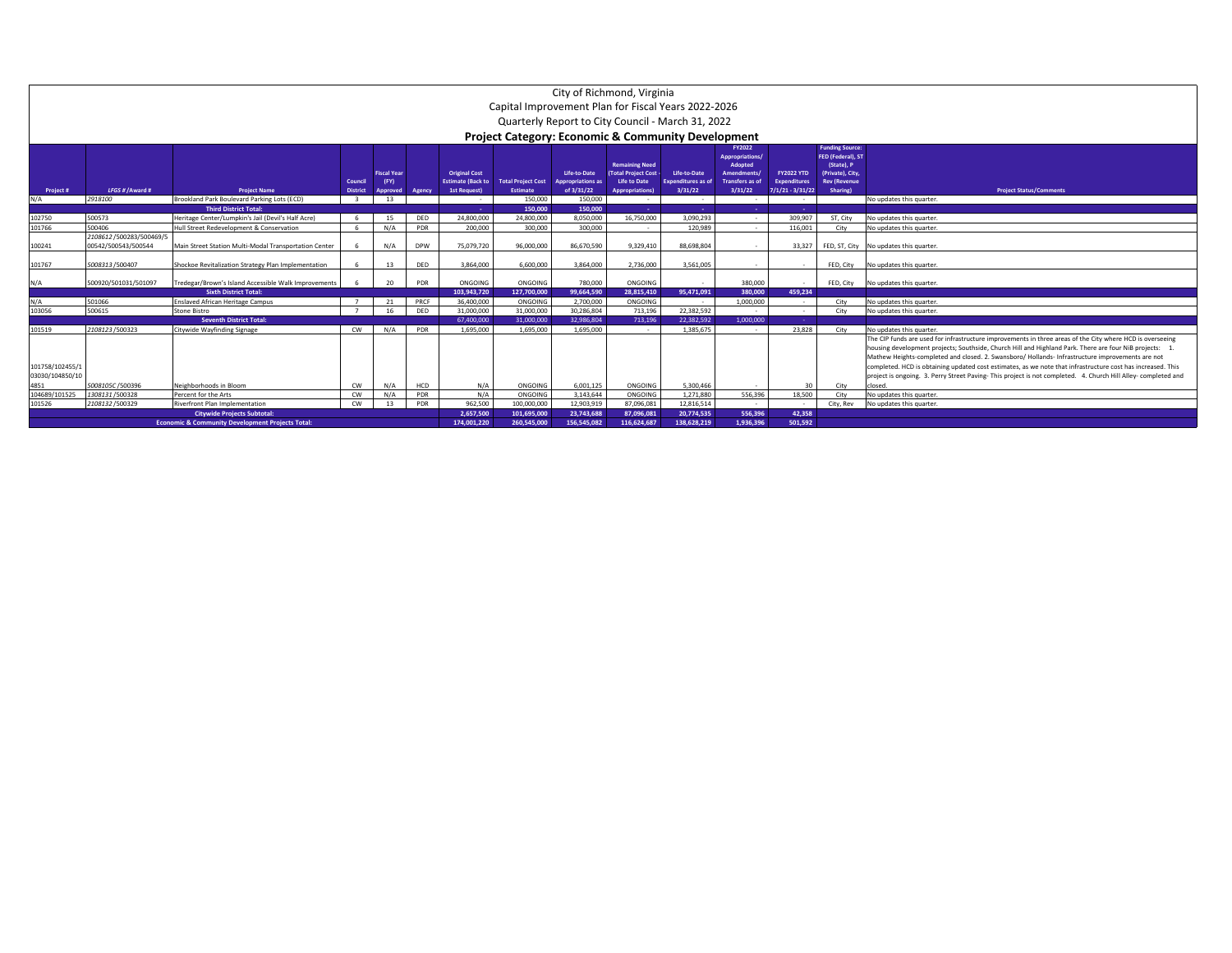|                                 |                  |                                                                                                                             |                            |                                               |                                   | Capital Improvement Plan for Fiscal Years 2022-2026<br>Quarterly Report to City Council - March 31, 2022 |                                              | City of Richmond, Virginia<br><b>Project Category: Education</b> |                                                                               |                                                             |                                                                                                       |                                                                                                                                           |                                                                                                                           |                                                                     |
|---------------------------------|------------------|-----------------------------------------------------------------------------------------------------------------------------|----------------------------|-----------------------------------------------|-----------------------------------|----------------------------------------------------------------------------------------------------------|----------------------------------------------|------------------------------------------------------------------|-------------------------------------------------------------------------------|-------------------------------------------------------------|-------------------------------------------------------------------------------------------------------|-------------------------------------------------------------------------------------------------------------------------------------------|---------------------------------------------------------------------------------------------------------------------------|---------------------------------------------------------------------|
| Project #                       | LFGS # / Award # | <b>Project Name</b>                                                                                                         | Council<br><b>District</b> | <b>Fiscal Year</b><br>(FY)<br><b>Approved</b> | Agency                            | <b>Original Cost</b><br><b>Estimate (Back to</b><br>1st Request)                                         | <b>Total Project</b><br><b>Cost Estimate</b> | Life-to-Date<br><b>Appropriations as</b><br>of 3/31/22           | Remaining<br><b>Need (Total</b><br><b>Project Cost</b><br><b>Life to Date</b> | Life-to-Date<br>Appropriation Expenditures as of<br>3/31/22 | <b>FY2022</b><br><b>Appropriations</b><br>Adopted<br>Amendments/<br><b>Transfers as of</b><br>3/31/22 | <b>FY2022 YTD</b><br><b>Expenditures</b><br>7/1/21<br>3/31/22                                                                             | <b>Funding</b><br>Source:<br>FED.<br>(Federal)<br>ST (State).<br>P (Private)<br>City, Rev<br><b>(Revenue)</b><br>Sharing) | <b>Project Status/Comments</b>                                      |
| 102336                          | 7808105 / 500493 | <b>High School Athletic Facilities</b>                                                                                      | <b>CW</b>                  | 13                                            | <b>RPS</b>                        | N/A                                                                                                      | 2,658,438                                    | 2,658,438                                                        |                                                                               | 2,574,434                                                   |                                                                                                       |                                                                                                                                           | City                                                                                                                      | No updates this quarter.                                            |
| 105739/105756<br>/105757/105758 | 500846           | New School Construction                                                                                                     | <b>CW</b>                  | 19                                            | <b>DPW</b>                        | 195,000,000                                                                                              | ONGOING                                      | 150,000,000                                                      | ONGOING                                                                       | 142,039,607                                                 | $\sim$                                                                                                | 3,393,170                                                                                                                                 |                                                                                                                           | City No updates this quarter.                                       |
| 102336                          | 7808103 / 500495 | School ADA Compliance                                                                                                       | <b>CW</b>                  | 13                                            | <b>RPS</b>                        | N/A                                                                                                      | ONGOING                                      | 23,174,720                                                       | ONGOING                                                                       | 20,206,235                                                  | $\sim$                                                                                                | 25,129                                                                                                                                    | City                                                                                                                      | Funds encumbered in the amount of \$22.4K for upcoming<br>projects. |
| 102336                          | 2308198 / 500160 | School CIP Planning & Construction                                                                                          | <b>CW</b>                  | 13                                            | <b>RPS</b>                        | N/A                                                                                                      | ONGOING                                      | 182,419,204                                                      | ONGOING                                                                       | 175,108,813                                                 | $\sim$                                                                                                | $\sim$                                                                                                                                    | City                                                                                                                      | No updates this quarter.                                            |
| 102336                          |                  | 7808111 /500492/500840 School Capital Maintenance<br><b>Citywide Projects Subtotal:</b><br><b>Education Projects Total:</b> | <b>RPS</b>                 | N/A<br>195,000,000<br>195,000,000             | ONGOING<br>2,658,438<br>2,658,438 | 125,396,931<br>483,649,293<br>483,649,293                                                                | ONGOING                                      | 121,457,678<br>461,386,766<br>461,386,766                        | 2,100,000                                                                     | 2,100,000 5,191,859<br>8,610,158<br>2,100,000 8,610,158     |                                                                                                       | \$651.8K invoices pending payment will be captured within the 4th<br>City quarter CIP Report. \$2.3M is encumbered for upcoming projects. |                                                                                                                           |                                                                     |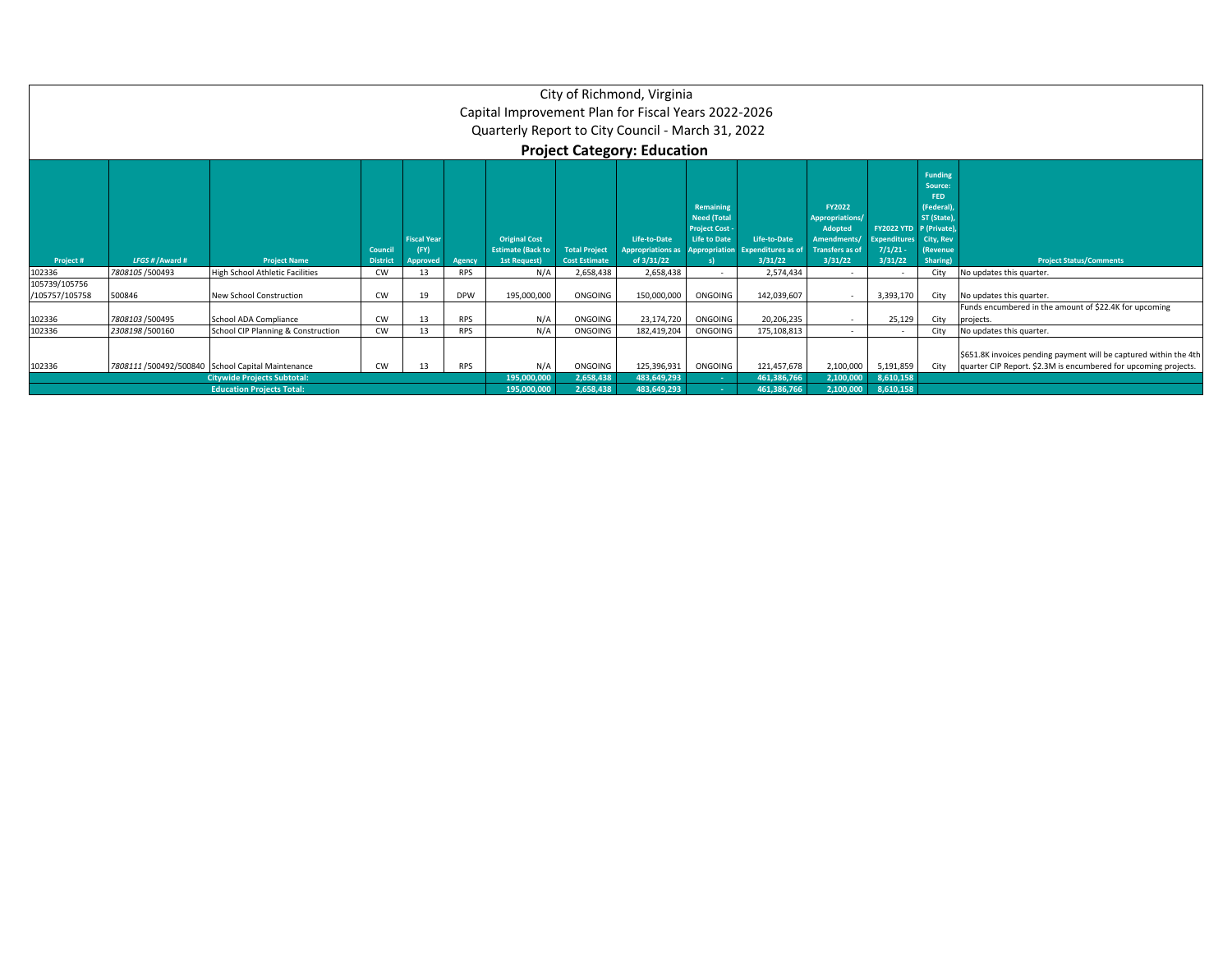|                                      | City of Richmond, Virginia<br>Capital Improvement Plan for Fiscal Years 2022-2026 |                                          |                 |                            |            |                                                  |                                             |              |                                                                            |                                   |                                                                                           |                                          |                                                                                                           |                                                                                                                             |
|--------------------------------------|-----------------------------------------------------------------------------------|------------------------------------------|-----------------|----------------------------|------------|--------------------------------------------------|---------------------------------------------|--------------|----------------------------------------------------------------------------|-----------------------------------|-------------------------------------------------------------------------------------------|------------------------------------------|-----------------------------------------------------------------------------------------------------------|-----------------------------------------------------------------------------------------------------------------------------|
|                                      |                                                                                   |                                          |                 |                            |            |                                                  |                                             |              |                                                                            |                                   |                                                                                           |                                          |                                                                                                           |                                                                                                                             |
|                                      |                                                                                   |                                          |                 |                            |            |                                                  |                                             |              | Quarterly Report to City Council - March 31, 2022                          |                                   |                                                                                           |                                          |                                                                                                           |                                                                                                                             |
|                                      |                                                                                   |                                          |                 |                            |            |                                                  |                                             |              |                                                                            |                                   |                                                                                           |                                          |                                                                                                           |                                                                                                                             |
|                                      | <b>Project Category: Public Safety</b>                                            |                                          |                 |                            |            |                                                  |                                             |              |                                                                            |                                   |                                                                                           |                                          |                                                                                                           |                                                                                                                             |
|                                      |                                                                                   |                                          | Counci          | <b>Fiscal Year</b><br>(FY) |            | <b>Original Cost</b><br><b>Estimate (Back to</b> | <b>Total Project Cost Appropriations as</b> | Life-to-Date | <b>Remaining Need</b><br><b>(Total Project Cost</b><br><b>Life to Date</b> | Life-to-Date<br>xpenditures as of | <b>FY2022</b><br>Appropriations/<br>Adopted<br><b>Amendments</b><br><b>Transfers as o</b> | <b>FY2022 YTD</b><br><b>Expenditures</b> | <b>Funding Source:</b><br><b>FED (Federal)</b><br>ST (State), P<br>(Private), City<br><b>Rev (Revenue</b> |                                                                                                                             |
| Project#                             | LFGS # / Award #                                                                  | <b>Project Name</b>                      | <b>District</b> | Approved                   | Agency     | <b>1st Request)</b>                              | <b>Estimate</b>                             | of 3/31/22   | <b>Appropriations</b> )                                                    | 3/31/22                           | 3/31/22                                                                                   | $7/1/21 - 3/31/22$                       | Sharing)                                                                                                  | <b>Project Status/Comments</b>                                                                                              |
|                                      |                                                                                   |                                          |                 |                            |            |                                                  |                                             |              |                                                                            |                                   |                                                                                           |                                          |                                                                                                           | Construction is underway at all sites critical to system testing<br>with a goal of testing in summer 2022. Current schedule |
|                                      |                                                                                   | 800 MHz Radio System Update & Equipment  |                 |                            |            |                                                  |                                             |              |                                                                            |                                   |                                                                                           |                                          |                                                                                                           | produced by vendor projects cut-over in early 2025, meaning                                                                 |
| 100221                               | 2308302 /500250/501017                                                            | Replacement                              | <b>CW</b>       | 12                         | DEC        | 40,133,872                                       | 40,133,872                                  | 40,133,872   |                                                                            | 18,802,199                        |                                                                                           | 314,667                                  | City                                                                                                      | final system acceptance in 2026.                                                                                            |
|                                      |                                                                                   |                                          |                 |                            |            |                                                  |                                             |              |                                                                            |                                   |                                                                                           |                                          |                                                                                                           |                                                                                                                             |
|                                      |                                                                                   |                                          |                 |                            |            |                                                  |                                             |              |                                                                            |                                   |                                                                                           |                                          |                                                                                                           | Fire Stations #8 & #11 Roof Replacement have both received                                                                  |
|                                      |                                                                                   |                                          |                 |                            |            |                                                  |                                             |              |                                                                            |                                   |                                                                                           |                                          |                                                                                                           | bids (4/28/22) and contract award is in progress. Fire Station                                                              |
| Multiple                             | 500777                                                                            | <b>Fire Station Building Maintenance</b> | <b>CW</b>       | 18                         | <b>DPW</b> | 1.700.000                                        | ONGOING                                     | 2.908.232    | ONGOING                                                                    | 1,294,436                         | 1,012,500                                                                                 | 104,963                                  | City                                                                                                      | #21 Bay Floor Repairs are currently being designed.                                                                         |
|                                      |                                                                                   |                                          |                 |                            |            |                                                  |                                             |              |                                                                            |                                   |                                                                                           |                                          |                                                                                                           | Fire Training Academy Restroom Renovation Project                                                                           |
|                                      |                                                                                   |                                          |                 |                            |            |                                                  |                                             |              |                                                                            |                                   |                                                                                           |                                          |                                                                                                           | construction is ongoing. The contract completion date is                                                                    |
| Multiple                             | 2308929 /500272/500555                                                            | <b>Fire Station Renovations</b>          | CW              | N/A                        | <b>DPW</b> | 16,200,000                                       | 16,200,000                                  | 8,789,989    | 7,410,011                                                                  | 8,052,275                         |                                                                                           | 242,225                                  | City                                                                                                      | August 18, 2022.                                                                                                            |
|                                      |                                                                                   |                                          |                 |                            |            |                                                  |                                             |              |                                                                            |                                   |                                                                                           |                                          |                                                                                                           | Lobby renovations to the vestibule are final and are in the                                                                 |
| 100200/104005                        | 2308104 /500228/500701                                                            | John Marshall Courts Building            | <b>CW</b>       | N/A                        | <b>DPW</b> | 19.088.000                                       | ONGOING                                     | 7.647.778    | ONGOING                                                                    | 5.822.492                         | 1.315.000                                                                                 | 578.119                                  | City                                                                                                      | close out process.                                                                                                          |
| 100228/106277                        | 2308931/500261                                                                    | <b>Juvenile Detention Center</b>         | <b>CW</b>       | N/A                        | <b>DPW</b> | 4.360.003                                        | ONGOING                                     | 3.960.003    | ONGOING                                                                    | 3.318.136                         | 400.000                                                                                   | 289,775                                  | City                                                                                                      | CO in Procurement                                                                                                           |
| 105953                               | 500847                                                                            | Manchester Courthouse                    | <b>CW</b>       | 19                         | <b>DPW</b> | 2,745,000                                        | ONGOING                                     | 2,010,000    | ONGOING                                                                    | 388.843                           | 1.110.000                                                                                 | 262,499                                  | City                                                                                                      | Phase 1 completion June 2022.                                                                                               |
| 100226/102665/10                     |                                                                                   |                                          |                 |                            |            |                                                  |                                             |              |                                                                            |                                   |                                                                                           |                                          |                                                                                                           |                                                                                                                             |
| 6276/106716/1073                     |                                                                                   |                                          |                 |                            |            |                                                  |                                             |              |                                                                            |                                   |                                                                                           |                                          |                                                                                                           |                                                                                                                             |
| 40/107729                            | 2308799 /500257                                                                   | <b>Oliver Hill Courts Building</b>       | CW              | 10                         | <b>DPW</b> | 12,660,000                                       | ONGOING                                     | 5,152,741    | ONGOING                                                                    | 4,480,151                         | 300,000                                                                                   | 190,296                                  | City                                                                                                      | No updates this quarter.                                                                                                    |
|                                      |                                                                                   |                                          | CW              |                            | <b>DPW</b> |                                                  |                                             |              |                                                                            |                                   |                                                                                           |                                          |                                                                                                           | Submission of the Gift and Right-of-Entry Agreement is                                                                      |
| 104674                               | 500719                                                                            | Police Equestrian Community Center       |                 | 17                         |            | 1.495.559                                        | 1.495.559                                   | 1.495.559    |                                                                            | 213.255                           |                                                                                           | 1.372                                    | City                                                                                                      | scheduled to go before City Council for approval.                                                                           |
| 104583/106168/10<br>5156/105342/1055 |                                                                                   |                                          |                 |                            |            |                                                  |                                             |              |                                                                            |                                   |                                                                                           |                                          |                                                                                                           |                                                                                                                             |
| 10/106697                            | 500702                                                                            | <b>Police Headquarters Building</b>      | <b>CW</b>       | 17                         | <b>DPW</b> | 2,445,000                                        | 2,445,000                                   | 2.195.000    | 250,000                                                                    | 1,673,338                         | 450,000                                                                                   | 133,102                                  | City                                                                                                      | No updates this quarter.                                                                                                    |
| 104585                               | 500703                                                                            | <b>Police Training Academy Building</b>  | <b>CW</b>       | 17                         | <b>DPW</b> | 1,229,000                                        | 1,229,000                                   | 1,229,000    | $\sim$                                                                     | 1.234.197                         | $\sim$                                                                                    | 52,595                                   | City                                                                                                      | No updates this quarter.                                                                                                    |
| 100219                               | 2308239 /500248/501032                                                            | RAA Buildings and Property Improvements  | <b>CW</b>       | 13                         | <b>DPW</b> | 1,560,000                                        | 1,950,000                                   | 1.950.000    |                                                                            | 1.188.888                         |                                                                                           | 7,407                                    | City                                                                                                      | No updates this quarter.                                                                                                    |
|                                      |                                                                                   |                                          |                 |                            |            |                                                  |                                             |              |                                                                            |                                   |                                                                                           |                                          |                                                                                                           | The Fire Department has moved all staff out of the station. The                                                             |
| 107044                               | 500922                                                                            | Replacement of Fire Station 12           | CW              | 21                         | Fire       | 8.302.233                                        | 8.302.233                                   | 9.300.000    | (997.767)                                                                  | 649.019                           | 6.350.000                                                                                 | 150.347                                  | City                                                                                                      | project is scheduled to be re-bid in April.                                                                                 |
|                                      |                                                                                   | <b>Citywide Projects Subtotal:</b>       |                 | 111.918.667                | 71,755,664 | 86,772,174                                       | 6,662,244                                   | 47,117,230   | 10.937.500                                                                 | 2,327,366                         |                                                                                           |                                          |                                                                                                           |                                                                                                                             |
|                                      |                                                                                   | <b>Public Safety Projects Total:</b>     |                 |                            |            | 111.918.667                                      | 71,755,664                                  | 86,772,174   | 6,662,244                                                                  | 47,117,230                        | 10,937,500                                                                                | 2,327,366                                |                                                                                                           |                                                                                                                             |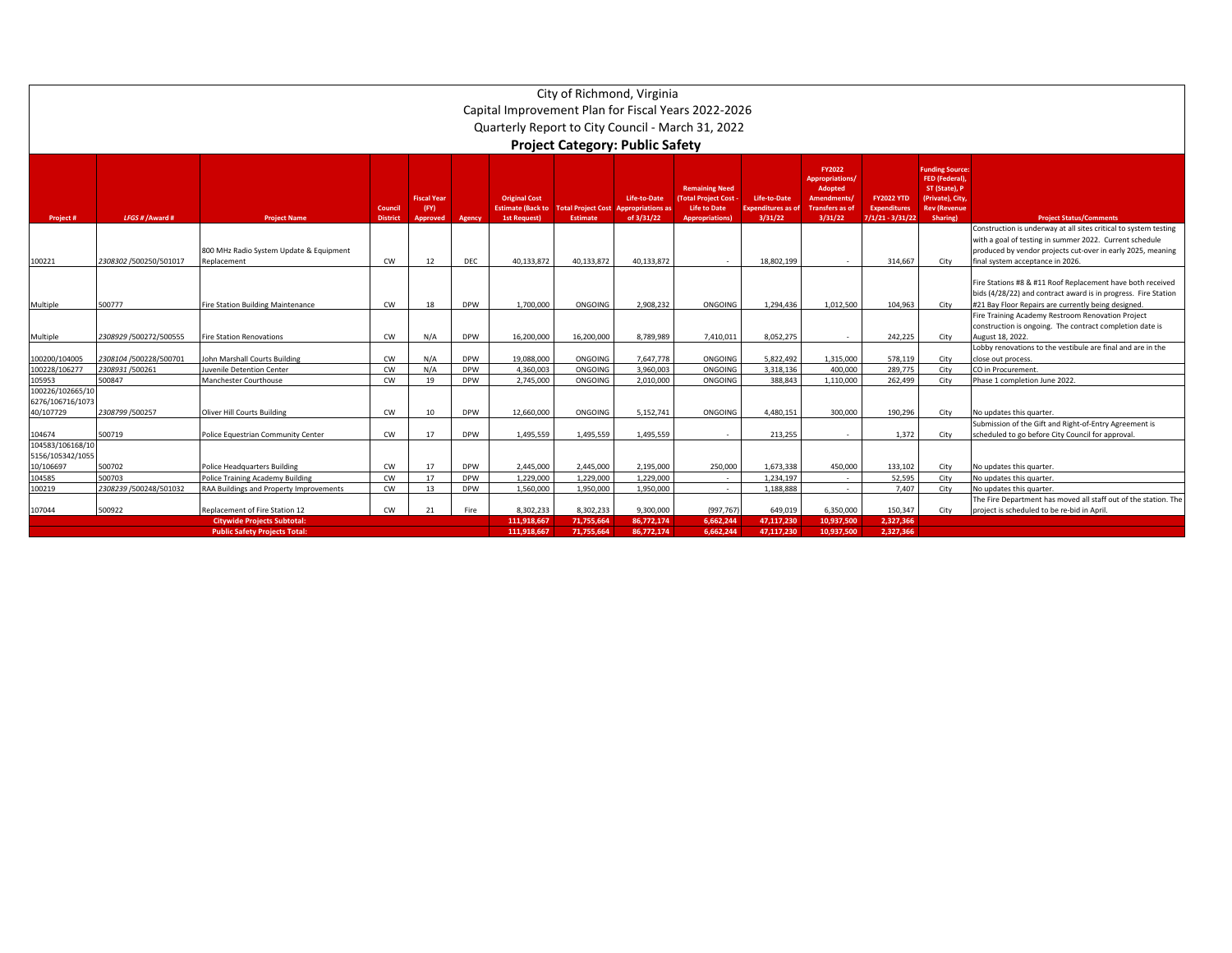|                         |                                         |                                                                                                         |                          |                         |                          |                                 |                                   | City of Richmond, Virginia              | Capital Improvement Plan for Fiscal Years 2022-2026 |                               |                                                                 |                                           |                                                                      |                                                                                                                                 |
|-------------------------|-----------------------------------------|---------------------------------------------------------------------------------------------------------|--------------------------|-------------------------|--------------------------|---------------------------------|-----------------------------------|-----------------------------------------|-----------------------------------------------------|-------------------------------|-----------------------------------------------------------------|-------------------------------------------|----------------------------------------------------------------------|---------------------------------------------------------------------------------------------------------------------------------|
|                         |                                         |                                                                                                         |                          |                         |                          |                                 |                                   | <b>Project Category: Transportation</b> | Quarterly Report to City Council - March 31, 2022   |                               |                                                                 |                                           |                                                                      |                                                                                                                                 |
|                         |                                         |                                                                                                         |                          |                         |                          | <b>Original Cost</b>            |                                   | Life-to-Date                            | <b>Remaining Need</b><br><b>Total Project Cost</b>  | Life-to-Date                  | FY2022<br><b>Appropriation:</b><br>Adopted<br><b>Amendments</b> | <b>FY2022 YTD</b>                         | ource: FED<br>(Federal), S1<br>(State), P<br>(Private).<br>City, Rev |                                                                                                                                 |
|                         | LFGS # / Award #                        |                                                                                                         | Council                  | <b>Fiscal Year (FY)</b> |                          | stimate (Back to 1st<br>Request | <b>Total Project Cost</b><br>Esti | propriations as of<br>3/31/22           | Life to Date                                        | Expenditures as of<br>3/31/22 | Transfers as of<br>3/31/22                                      | <b>Expenditures</b><br>$1/1/21 - 3/31/22$ | <b>(Revenue</b><br>Sharing                                           |                                                                                                                                 |
| 104858                  | 500746                                  | <b>Broad Street Streetscape Project</b>                                                                 |                          | 17                      | DPW                      | 6,020,287                       | 6,021,483                         | 6,021,483                               |                                                     | 686,586                       |                                                                 | 46,414                                    | FED                                                                  | Construction started on 4/25/22.                                                                                                |
| 106423                  | 500934/500964                           | Mary Munford Elementary Pedestrian Safety Improvements<br><b>First District Tota</b>                    |                          | 20                      | <b>DPW</b>               | 175,000<br>195.287              | 175,000<br>196.483                | 175,000<br>6.196.483                    |                                                     | 18.226<br>704.812             |                                                                 | 1,411<br>47.825                           | <b>FFD</b>                                                           | This project is in the re-advertisement process.                                                                                |
| 106752                  | 500848                                  | 3rd District Paving Infrastructure                                                                      | $\overline{3}$           | 19                      | DPW                      | 300,000                         | 600,000                           | 300,000                                 | 300,000                                             | 10,822                        |                                                                 | 10,822                                    |                                                                      | City Conceptual design is complete, with 30% plan designing underway.                                                           |
| N/A                     | 501043                                  | Lombardy Street over CSXT Bridge Replacement<br><b>Third District Tota</b>                              | $\mathbf{3}$             | 21                      | DPW                      | 13.613.000<br>3.913.00          | 13.613.000<br>14.213.000          | 2.500.000<br>2.800.00                   | 11,113,000<br>11,413,000                            | 10,822                        |                                                                 | <b>Service</b><br>10,822                  |                                                                      | FED, P No updates this quarter.                                                                                                 |
|                         | 2918949 /500235/500236/5                |                                                                                                         |                          |                         |                          |                                 |                                   |                                         |                                                     |                               |                                                                 |                                           |                                                                      |                                                                                                                                 |
| Multiple                | 00238/500239/500240/500<br>243/500244   | lahnke Road: Blakemore Road to Forest Hill Avenue                                                       |                          | 12                      | DPW                      | 14,000,000                      | 15,100,000                        | 14,000,000                              | 1,100,000                                           | 5,636,060                     |                                                                 | 1,298,554                                 | <b>FFD</b>                                                           | Coordinating plans with railroad.                                                                                               |
| 105923                  | 500850/50085                            | Belvidere Street Gateway - Phase IV                                                                     |                          | 19                      | <b>DPW</b>               | 40000<br>718.000                | 15.100.000<br>718.000             | 14,000,000<br>718.000                   | 1,100,00                                            | 130 353 3<br>115.604          |                                                                 | 298.554<br>4.655                          | FED. City                                                            | Project readvertised for construction. Anticipate construction starting summer 2022.                                            |
| 107702                  | 501101                                  | East Broad Street over Ravine Bridge Replacement                                                        | 5                        | 22                      | DPW                      | 3.966.000                       | 3,966,000                         | 840,000                                 | 3,126,000                                           | 19,110                        | 840,000                                                         | 19,110                                    | <b>FED</b>                                                           | No updates this quarter.                                                                                                        |
| 105924                  | 500864/500865                           | Maymont Neighborhood Sidewalks                                                                          | $\overline{\phantom{a}}$ | 19                      | DPW                      | 800,000                         | 800,000                           | 790,000                                 | 10,000                                              | 56,752                        | 430,000                                                         | 19,066                                    |                                                                      | FED, City Preparing bid document. Will advertise in May.                                                                        |
|                         |                                         | <b>Fifth District Tot:</b>                                                                              |                          |                         |                          | $-484.00$                       | $-484.00$                         | 2.348.000                               | 3.136.00                                            | 191.46                        | 1.270.000                                                       | 42.831                                    |                                                                      |                                                                                                                                 |
| N/A                     | 500849                                  | 6th District Street Paving, Sidewalks, & Green Space                                                    | $\epsilon$               | 19                      | DPW                      | 275,744                         | 275,744                           | 275,744                                 |                                                     |                               |                                                                 |                                           | City                                                                 | No updates this quarter.                                                                                                        |
| 100572/100931/<br>01520 | 2918960/500322/500326                   | Biotech Research Park                                                                                   |                          | 11                      | DPW                      | N/A                             | ONGOING                           | 4,399,000                               | ONGOING                                             | 2,742,739                     |                                                                 | 94,214                                    | <b>FED</b>                                                           | Under design; 30% plans under review                                                                                            |
| 106381                  | 500926/500927                           | Capital Trail - Canal Walk Connector to Brown's Island                                                  | 6                        | 20                      | <b>DPW</b>               | 1,027,000                       | 1,027,000                         | 1,027,000                               |                                                     | 126,569                       | $\sim$                                                          | 61,826                                    |                                                                      | FED, City No updates this quarter.                                                                                              |
| 100531                  | 2918365 /500291/500292                  | East Broad Street Gateway - Phase III                                                                   | 6                        | 12                      | DPW                      | N/A                             | ONGOING                           | 1.994.200                               | ONGOING                                             | 1,412,982                     |                                                                 |                                           | <b>FED</b>                                                           | No action taken                                                                                                                 |
| 104910<br>106374        | 500748<br>500931                        | Highland Grove/Dove Street Redevelopment<br>Hull Street Streetscape - Mayo Bridge to 9th Street         | -6<br>6                  | 17<br>20 <sub>2</sub>   | <b>DPW</b><br>DPW        | 14.770.000<br>4,061,000         | 14.770.000<br>4,061,000           | 6.967.000<br>2,500,000                  | 7.803.000<br>1,561,000                              | 457,695                       | 1,387,000                                                       | 60,162                                    | City<br>FED                                                          | No updates this quarter<br>Public Engagement underway, ending May 27th.                                                         |
| 106673                  | 500932                                  | Kanawha Plaza Pedestrian Safety Project                                                                 | $6\overline{6}$          | 20                      | <b>DPW</b>               | 3,309,000                       | 3.309.000                         | 963,000                                 | 2,346,000                                           | 257,673                       | 810,000                                                         | 24.858                                    | <b>FED</b>                                                           | 30% plans under review                                                                                                          |
| 100170/103002           | 2958835/500211/500221                   | Mayo Bridge Rehabilitation                                                                              | 6                        | $11\,$                  | DPW                      | 10,051,000                      | 10,051,000                        | 9,500,000                               | 551,000                                             | 1,383,101                     |                                                                 | 53,142                                    | FED                                                                  | No updates this quarter.                                                                                                        |
|                         |                                         | Shockoe Valley Street Improvements/I-95 and Broad Street Area                                           |                          |                         |                          |                                 |                                   |                                         |                                                     |                               |                                                                 |                                           |                                                                      |                                                                                                                                 |
| 104857<br><b>NEW</b>    | 500745<br>501107/501108                 | mprovements Project<br>Virginia Capital Trail Connector to Brown's Island                               | 6                        | 17<br>22                | <b>DPW</b><br>DPW        | 28,043,000<br>ONGOING           | 28,043,000<br>ONGOING             | 23,915,000<br>250,000                   | 4,128,000<br>ONGOING                                | 2,272,801                     | 3,546,000<br>250,000                                            | 171,575<br>37                             | FED                                                                  | No updates this quarter<br>FED. City No updates this quarter                                                                    |
|                         |                                         | <b>Sixth District Total</b>                                                                             |                          |                         |                          | 61,536,744                      | 61,536,744                        | 51,790,944                              | 16.389.000                                          | 8,653,561                     | 5.993.000                                                       | 465.815                                   |                                                                      |                                                                                                                                 |
|                         |                                         | Broad Street at 16th Street Pedestrian Hybrid Beacon & Crosswalk                                        |                          |                         |                          |                                 |                                   |                                         |                                                     |                               |                                                                 |                                           |                                                                      | Construction is underway.                                                                                                       |
| 105795<br>106484        | 500852/500853<br>500929/500930          | (HAWK)<br>Gillies Creek Greenway                                                                        | $\overline{7}$           | 19<br>20                | <b>DPW</b><br>DPW        | 125,000                         | 125,000<br>1,050,000              | 125,000<br>1,050,000                    |                                                     | 22.100<br>216,859             |                                                                 | 200<br>17,563                             | <b>FFD</b><br>City                                                   |                                                                                                                                 |
| 105867                  | 500856                                  | lefferson Avenue Improvements                                                                           |                          | 19                      | <b>DPW</b>               | 1,050,000<br>2,000,000          | 2,000,000                         | 500,000                                 | 1,500,000                                           | 382,424                       |                                                                 | 4,028                                     | City                                                                 | Final Design underway.<br>On hold for funding available                                                                         |
| 102188/104763           | 2948751/500474                          | Route 5 Relocation/Williamsburg Road Intersection Improvement<br><b>Seventh District Total:</b>         |                          | N/A                     | <b>DPW</b>               | 2,600,000<br>5,775,000          | 2,900,000<br>6.075.000            | 2,590,428<br>4,265,428                  | 309,572<br>1,809,572                                | 290,426<br>911.810            |                                                                 | 21,791                                    | City, Rev                                                            | 100% plans due May 2022. Right of way and utility clearance underway. Advertisement will follow                                 |
|                         | 2948181 /500263/500264/                 |                                                                                                         |                          |                         |                          |                                 |                                   |                                         |                                                     |                               |                                                                 |                                           |                                                                      |                                                                                                                                 |
| 100691<br>102186        | 00265<br>500473/500491/500948           | nmerce Road Improvement Project<br>Deepwater Terminal Road Connector to Goodes Street                   | 8                        | N/A<br>11               | <b>DPW</b><br><b>DPW</b> | 18,500,000<br>4,425,000         | 18,500,000<br>3,929,000           | 17.710.405<br>3,929,000                 | 789,595                                             | 1,743,516<br>367,953          |                                                                 | 58.442<br>39,906                          | FFD.<br>FED                                                          | Award concurrence approval from VDOT pending. Anticipate a late summer construction start<br>Right of way phase still underway. |
| 106970                  | 501042/501051                           | Hull Street at Belt Boulevard - Pedestrian Safety Improvements                                          |                          | $21\,$                  | DPW                      | 560,000                         | 560,000                           | 560,000                                 |                                                     | 41,898                        | 460,000                                                         | 8,565                                     | FED                                                                  | 95% design completed                                                                                                            |
| 102969                  | 2918752 /500599                         | efferson Davis Highway                                                                                  |                          | N/A                     | <b>DPW</b>               | 5,700,000                       | 11,637,223                        | 773,000                                 | 10,864,223                                          | 432,025                       |                                                                 | 115,080                                   | FED, ST                                                              | Advertisement for construction planned for summer 2022. Construction start fall 2022. VDOT<br>developed project.                |
| 102320                  | 500949                                  | ynhaven Avenue over Broad Rock Creek Bridge Replacement                                                 | $\mathbf{R}$             | 20                      | <b>DPW</b>               | 1,100,000                       | 1,100,000                         | 269,185                                 | 830,815                                             | 6,326                         |                                                                 | 6,326                                     | <b>FED</b>                                                           | No updates this quarter                                                                                                         |
| 106471                  | 500937/500965                           | Oak Grove Elementary School Pedestrian Safety Improvements<br><b>Eighth District Tota</b>               |                          | 20                      | <b>DPW</b>               | 284,000<br>,569.00              | 284,000<br>.010.22                | 284,000                                 | 2.484.633                                           | 34.168<br>2,625,88            | 460.00                                                          | 5.023                                     | FFD.                                                                 | Award process complete                                                                                                          |
| <b>NFW</b>              | 501102/501103                           | Greene Elementary School Sidewalks (Phase II)                                                           | $\overline{9}$           | 22                      | <b>DPW</b>               | 675,000                         | 675,000                           | 23,525,590<br>675,000                   |                                                     |                               | 675,000                                                         | 233,341                                   |                                                                      | FED, City Project is under design.                                                                                              |
| 102038                  | 500448/500878                           | <b>Hey Road Improvements</b>                                                                            | $\ddot{q}$               | 14                      | DPW                      | 6,000,000                       | 11,605,420                        | 1,634,609                               | 9,970,811                                           | 384,213                       |                                                                 | 22.934                                    |                                                                      | City, Rev Planning underway for summer 2022 Public Hearing.                                                                     |
| 105173                  | 500784                                  | Hull Street & Chippenham Parkway Gateway Project                                                        |                          | 18                      | <b>DPW</b>               |                                 | ONGOING                           | 500,000                                 | ONGOING                                             | 113,756                       |                                                                 | 6,629                                     | City                                                                 | On hold pending coordination for new Richmond City logo. Restart anticipated May 2022.                                          |
| 101924                  | 500197                                  | Hull Street Improvements Phase I: Hey Road to Warwick Road<br><b>linth District Tota</b>                | $\alpha$                 | 12                      | <b>DPW</b>               | 21,100,000<br>27.775.00         | 21.392.200                        | 20.392.200                              | 1.000.000<br>0.970.811                              | 6.167.726                     | 5,125,000<br>5,800,000                                          | 467.554                                   | FFD.                                                                 | No updates this quarter                                                                                                         |
| Multiple                | 2948791/500343                          | <b>4R Capital Projects - Urban</b>                                                                      | cw                       | N/A                     | DPW                      |                                 | 33,672,620<br>1,665,000           | 23,201,809<br>1,665,000                 |                                                     | 6,665,696<br>1,120,330        |                                                                 | 497,117                                   | <b>ST</b>                                                            | No undates this quarter                                                                                                         |
| 101939                  | 2908023 /500435                         | <b>Bike Parking (Racks)</b>                                                                             | ${\sf\small CW}$         | 13                      | DPW                      |                                 | ONGOING                           | 225,000                                 | ONGOING                                             | 163,351                       |                                                                 |                                           | City                                                                 | No updates this quarter                                                                                                         |
| Multiple                | 2908222 /500306/500308/<br>00309/500310 | Bike Lanes/Boulevards (Street Conversions)                                                              | ${\sf CW}$               | $12\,$                  | DPW                      | 3,150,000                       | 3,150,000                         | 3,150,000                               |                                                     | 2,506,206                     |                                                                 | 74,176                                    | City, Rev                                                            | No updates this quarte                                                                                                          |
| 106483<br>104030        | 500928<br>500622/500623                 | Central Transit Signal Priority and Emergency Vehicle Preemption<br>City Bike Share Phase II Deployment | ${\sf CW}$<br>cw         | 20<br>18                | <b>DPW</b><br><b>DPW</b> | 1,816,080<br>3,280,000          | 1,816,080<br>3,280,000            | 1,781,000<br>3,280,000                  | 35,080                                              | 5,087<br>2,996,863            | 1,701,000                                                       | 5,087<br>7,351                            | <b>FFD</b><br>FED. ST                                                | Design is underway.<br>No updates this quarter.                                                                                 |
|                         | 2908910/500360/500361/                  |                                                                                                         |                          |                         |                          |                                 |                                   |                                         |                                                     |                               |                                                                 |                                           |                                                                      | 2020 Traffic Calming Improvements (Speed tables installation) - 90% construction complete. 2021                                 |
| Multiple                | 00353                                   | Citywide Traffic Calming Measures                                                                       | CW                       | $N/\Delta$              | <b>DPW</b>               |                                 | ONGOING                           | 5.222.709                               | ONGOING                                             | 4,757,067                     |                                                                 | 29.562                                    | City, Rev                                                            | Traffic Calming Improvements (Speed Tables Installation) - Design ongoing.                                                      |
| Multiple<br>N/A         | 501100<br>501159                        | <b>Complete Streets</b><br>James River Branch Trail                                                     | cw<br>cw                 | 22<br>22                | DPW<br><b>DPW</b>        | ONGOING<br>4,122,214            | ONGOING<br>4,122,214              | 8,627,035<br>4.122.214                  | ONGOING                                             | 45.336                        | 8,627,035<br>4,122,214                                          | 45.336                                    | City<br><b>ST</b>                                                    | No updates this quarter.<br>No updates this quarter                                                                             |
| Multiple                | 2928750/500315/500562                   | Major Bridge Improvement Program                                                                        | ${\sf CW}$               | N/A                     | DPW                      |                                 | ONGOING                           | 31,154,762                              | ONGOING                                             | 8,189,710                     | 4,000,000                                                       | 83,742                                    |                                                                      | City, Rev No updates this quarter                                                                                               |
| Multiple                | 2918122C/500427                         | Matching Funds For Federal/State Grants (VDOT)                                                          | CW                       | N/A                     | DPW                      |                                 | ONGOING                           | 1.294.000                               | ONGOING                                             | 638,604                       | 70,000                                                          | 19.179                                    | FED. ST                                                              | No updates this quarter                                                                                                         |
| Multiple<br>Multiple    | 2948186 /500266<br>2948187/500337       | New Curb & Gutter Program - Urban<br>New Sidewalk Program - Urban                                       | ${\sf CW}$<br>cw         | N/A<br>N/A              | DPW<br><b>DPW</b>        | N/A<br>N/A                      | ONGOING<br>ONGOING                | 2,228,000<br>1,300,000                  | ONGOING<br>ONGOING                                  | 398.967<br>1,140,681          |                                                                 |                                           | <b>ST</b><br><b>ST</b>                                               | No updates this quarter<br>No updates this quarter.                                                                             |
| 106965                  | 501044                                  | <b>New Traffic Control Signals</b>                                                                      | CW                       | 21                      | DPW                      | 2.944.000                       | 2.944.000                         | 549,000                                 | 2.395.000                                           | 131.516                       | 394,000                                                         | 29.539                                    |                                                                      | FED Design is 95% completed                                                                                                     |
|                         |                                         |                                                                                                         |                          |                         |                          |                                 |                                   |                                         |                                                     |                               |                                                                 |                                           |                                                                      |                                                                                                                                 |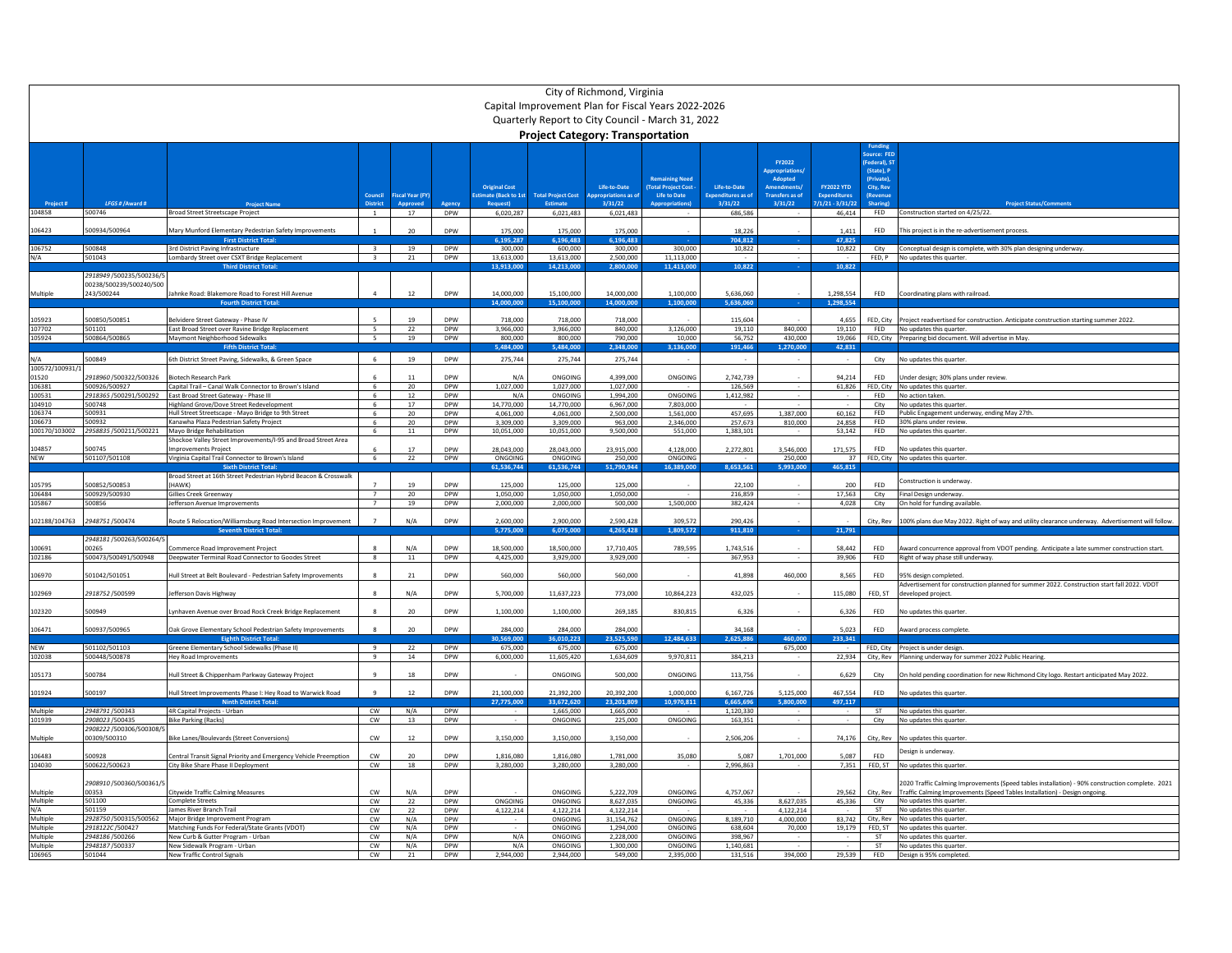| 106468          | 500938/500939                         | Pedestrian Safety Improvements with HAWKS and Rectangular<br>Rapid Flash Beacons | <b>CW</b>  | 20         | DPW         | 906,000   | 1.040.000   | 1.040.000   |            | 359.091     |            | 38.752    | <b>FED</b> | Construction is underway.                                                                        |
|-----------------|---------------------------------------|----------------------------------------------------------------------------------|------------|------------|-------------|-----------|-------------|-------------|------------|-------------|------------|-----------|------------|--------------------------------------------------------------------------------------------------|
| 105183/107190/1 |                                       | Pedestrian Safety Improvements at Signalized Intersections on                    |            |            |             |           |             |             |            |             |            |           |            | Designing is complete. Waiting for VDOT authorization for advertisement.                         |
| 06831           | 500790/500796                         | Federal and State Routes Phase II                                                | <b>CW</b>  | 18         | DPW         | 3,453,000 | 5,623,000   | 5.623.000   |            | 3,075,443   | 1,330,000  | 31,058    | <b>FED</b> |                                                                                                  |
| 101848/104408   | 500420                                | Richmond Fiber Optics Network System                                             | <b>CW</b>  | 14         | DPW         | 1,500,000 | 3,000,000   | 1,625,000   | 1,375,000  | 1,314,995   |            | 12.634    | City       | Dark fiber optic installation underway as part of the RSS Phase III.                             |
| 104128          | 500636/501155                         | Richmond Signal System Phase III                                                 | <b>CW</b>  | 16         | <b>DPW</b>  | 6,312,000 | 6,312,000   | 7,221,650   | (909, 650) | 2,719,367   | 1,094,816  | 1,657,455 | <b>FED</b> | Construction is underway.                                                                        |
| 105219          | 500792                                | Roadway Conversions for Bike Infrastructure                                      | CW         | 18         | <b>DPW</b>  | N/A       | ONGOING     | 1,502,000   | ONGOING    | 1,376,122   |            |           | FED        | No updates this quarter                                                                          |
| Multiple        | 2908135/500421                        | Safety Improvement Program Contingency Account                                   | CW         | N/A        | DPW         | N/A       | ONGOING     | 554,406     | ONGOING    | 327,350     | 50,000     | 3.199     | City       | No updates this quarter.                                                                         |
|                 |                                       | Semmes Avenue, Forest Hill Avenue, and Dundee Avenue                             |            |            |             |           |             |             |            |             |            |           |            | Public Engagement complete, plans under final desing phase, design completion anticipated in the |
| 106419          | 500950/500951                         | Pedestrian Safety & Operational Enhancements                                     | <b>CW</b>  | 20         | DPW         | 800,000   | 1.091.227   | 800,000     | 291,227    | 105.839     |            | 8,563     | FED        | fall of 2022.                                                                                    |
| Multiple        | 2948188 /500317                       | Sidewalk Improvement Program - Urban                                             | CW         | N/A        | <b>DPW</b>  | N/A       | ONGOING     | 2.245.509   | ONGOING    | 2,215,779   |            |           | ST         | No updates this quarter.                                                                         |
|                 | 2918516/500161/500162/5               |                                                                                  |            |            |             |           |             |             |            |             |            |           |            |                                                                                                  |
| Multiple        | 00942                                 | Sidewalk Projects                                                                | <b>CW</b>  | N/A        | DPW         | N/A       | ONGOING     | 13,556,761  | ONGOING    | 14,097,112  |            | 173,159   | <b>ST</b>  | No updates this quarter                                                                          |
| <b>NEW</b>      | 501105/501106                         | State Route 161 Bicycle Infrastructure                                           | CW         | 22         | DPW         | ONGOING   | ONGOING     | 1,050,000   | ONGOING    |             | 1,050,000  |           |            | City/FED No updates this quarter.                                                                |
|                 |                                       |                                                                                  |            |            |             |           |             |             |            |             |            |           |            |                                                                                                  |
| Multiple        | 2918128C /500290                      | Streets, Sidewalks, Alley Extensions and Improvements Program                    | <b>CW</b>  | N/A        | DPW         |           | ONGOING     | 25.437.174  | ONGOING    | 23,586,844  |            | 203.948   | City       | No updates this quarter                                                                          |
| 106441          | 500941/500961                         | Systematic Pedestrian Safety Improvements Phase III                              | CW         | 20         | <b>DPW</b>  | 1.540.000 | 1.540.000   | 1.540.000   |            | 1.281.603   |            |           | FED        | No updates this quarter                                                                          |
| 106469          | 500943/500967                         | Systemic Sight Distance Improvements at Signalized Intersections                 | <b>CW</b>  | 20         | DPW         | 1,419,000 | 1.419.000   | 1.419.000   |            | 495,501     | 844,000    | 331.369   | <b>FED</b> | Construction is underway.                                                                        |
|                 |                                       | Traffic Signal Visibility Improvement - Citywide Pedestal Pole to                |            |            |             |           |             |             |            |             |            |           |            |                                                                                                  |
| Multiple        | 500944/500962/501136                  | Mast Arm Signal Upgrades                                                         | <b>CW</b>  | 20         | DPW         | ONGOING   | ONGOING     | 1.718.022   | ONGOING    | 111.538     | 408.022    | 2,180     | <b>FED</b> | Construction is underway.                                                                        |
| 106530/106544   | 500945                                | Transit Stop Access and Sidewalk Improvement Program                             | <b>CW</b>  | 20         | DPW         | 960,000   | 960,000     | 960,000     |            | 192,444     | . .        | 10.354    | <b>FED</b> | No updates this quarter.                                                                         |
|                 | 2918515 /500286/500946/5              |                                                                                  |            |            |             |           |             |             |            |             |            |           |            |                                                                                                  |
| Multiple        | 00986                                 | <b>Transportation Projects</b>                                                   | <b>CW</b>  |            | <b>DPW</b>  | N/A       | ONGOING     | 104.898.231 | ONGOING    | 94,918,771  |            | 4.012.189 |            | City No updates this quarter.                                                                    |
|                 |                                       |                                                                                  | 32.202.294 | 37.962.521 | 235.789.473 | 3,186,657 | 168,271,518 | 23.691.087  | 6.778.831  |             |            |           |            |                                                                                                  |
|                 | <b>Transportation Projects Total:</b> |                                                                                  |            |            |             |           |             | 363.917.727 | 60,489,673 | 193.671.631 | 37.214.087 | 9,396,928 |            |                                                                                                  |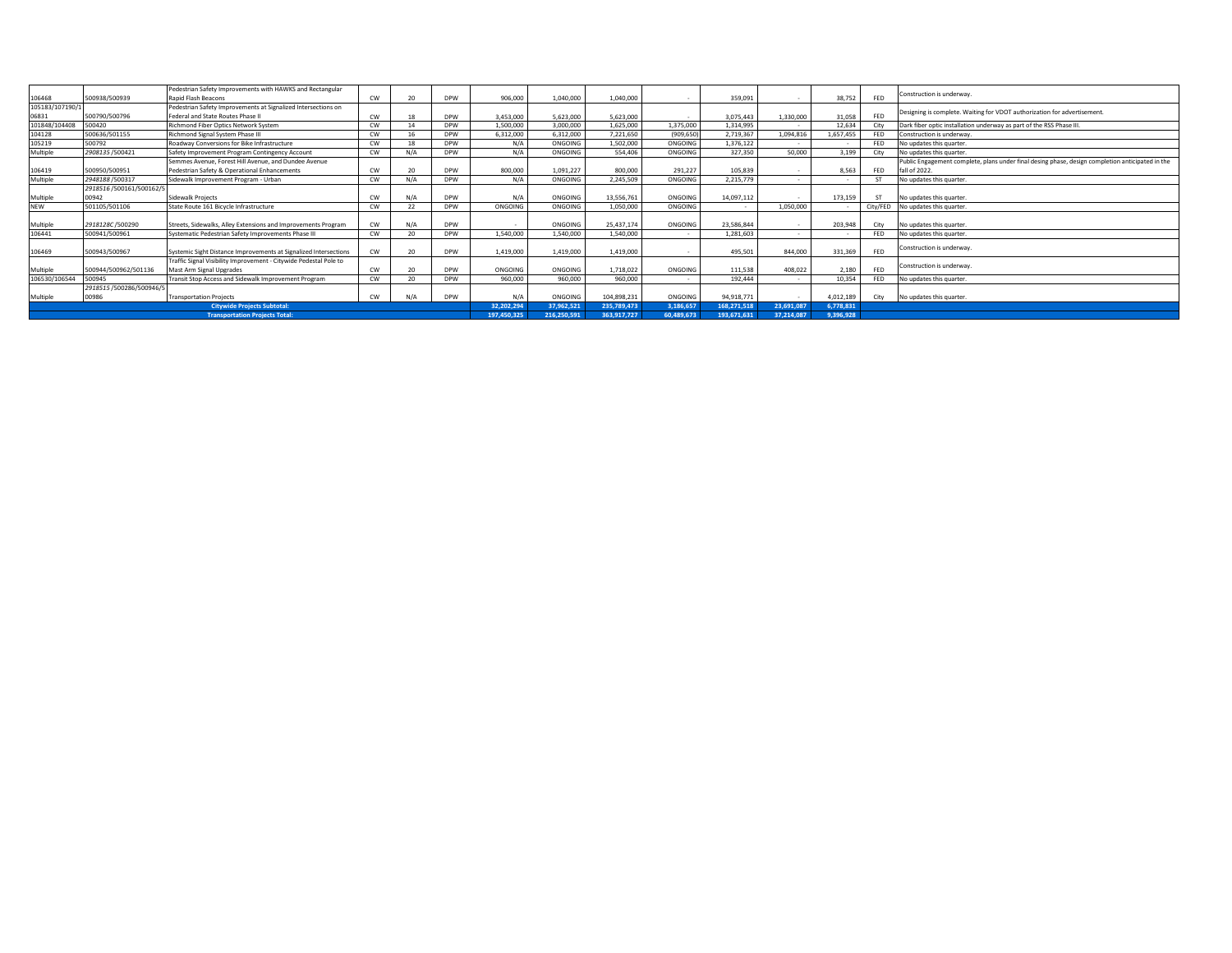|                                                                                                                     |                |                                                   |                            |                                               |         |                                                                  |                                              | City of Richmond, Virginia<br>Capital Improvement Plan for Fiscal Years 2022-2026<br>Quarterly Report to City Council - March 31, 2022<br><b>Project Category: City Equipment &amp; Other Projects</b> |                                                                                            |                                              |                                                                                                |                                                               |                                                                                                                 |                                                                                                                                                                                                                                                                                                                                                                                                                                                             |
|---------------------------------------------------------------------------------------------------------------------|----------------|---------------------------------------------------|----------------------------|-----------------------------------------------|---------|------------------------------------------------------------------|----------------------------------------------|--------------------------------------------------------------------------------------------------------------------------------------------------------------------------------------------------------|--------------------------------------------------------------------------------------------|----------------------------------------------|------------------------------------------------------------------------------------------------|---------------------------------------------------------------|-----------------------------------------------------------------------------------------------------------------|-------------------------------------------------------------------------------------------------------------------------------------------------------------------------------------------------------------------------------------------------------------------------------------------------------------------------------------------------------------------------------------------------------------------------------------------------------------|
| Project #                                                                                                           | LFGS #/Award # | <b>Project Name</b>                               | Council<br><b>District</b> | <b>Fiscal Year</b><br>(FY)<br><b>Approved</b> | Agency  | <b>Original Cost</b><br><b>Estimate (Back</b><br>to 1st Request) | <b>Total Project</b><br><b>Cost Estimate</b> | Life-to-Date<br>Appropriations as<br>of 3/31/22                                                                                                                                                        | <b>Remaining Need</b><br>(Total Project<br>Cost - Life to<br>Date<br><b>Appropriations</b> | Life-to-Date<br>xpenditures as of<br>3/31/22 | FY2022<br>Appropriations/<br>Adopted<br><b>Amendments</b><br><b>Transfers as of</b><br>3/31/22 | <b>FY2022 YTD</b><br><b>Expenditures</b><br>7/1/21<br>3/31/22 | Funding<br>Source:<br><b>FED</b><br>(Federal)<br>ST (State)<br>P (Private)<br>City, Rev<br>(Revenue<br>Sharing) | <b>Project Status/Comments</b>                                                                                                                                                                                                                                                                                                                                                                                                                              |
| 106685                                                                                                              | 500924         | Revenue Administration System Replacement         | CW                         | 20                                            | Finance | 3,100,000                                                        | 3,100,000                                    | 3,100,000                                                                                                                                                                                              |                                                                                            | 2,021,340                                    | $\sim$                                                                                         | 529,129                                                       | City                                                                                                            | No updates this quarter.                                                                                                                                                                                                                                                                                                                                                                                                                                    |
| 0293102 /500136/<br>Vehicle Replacement Program (Fleet)<br><b>DPW</b><br>500164/500557<br><b>CW</b><br>12<br>100801 |                |                                                   |                            |                                               |         |                                                                  | ONGOING                                      | 52,250,446                                                                                                                                                                                             | ONGOING                                                                                    | 41,435,597                                   | 7,029,835                                                                                      | 1,181,177                                                     | City                                                                                                            | This project allows for the purchase of replacement vehicles and<br>equipment used to provide services throughout the City. As of April<br>18th, 2022, \$5,877,950 of the \$7,029,835 appropriated to Fleet for<br>FY22 has been spent. \$1,000,000 has been appropriated to the<br>Radio shop for purchasing equipment. To date, 70 of the 92 vehicles<br>identified for replacement have been ordered and 14 have been<br>received and placed in service. |
|                                                                                                                     |                | <b>Citywide Projects Subtotal:</b>                |                            |                                               |         | 3,100,000                                                        | 3,100,000                                    | 55,350,446                                                                                                                                                                                             |                                                                                            | 43,456,936                                   | 7,029,835                                                                                      | 1,710,307                                                     |                                                                                                                 |                                                                                                                                                                                                                                                                                                                                                                                                                                                             |
|                                                                                                                     |                | <b>City Equipment &amp; Other Projects Total:</b> |                            |                                               |         | 3,100,000                                                        | 3,100,000                                    | 55,350,446                                                                                                                                                                                             |                                                                                            | 43,456,936                                   | 7,029,835                                                                                      | 1,710,307                                                     |                                                                                                                 |                                                                                                                                                                                                                                                                                                                                                                                                                                                             |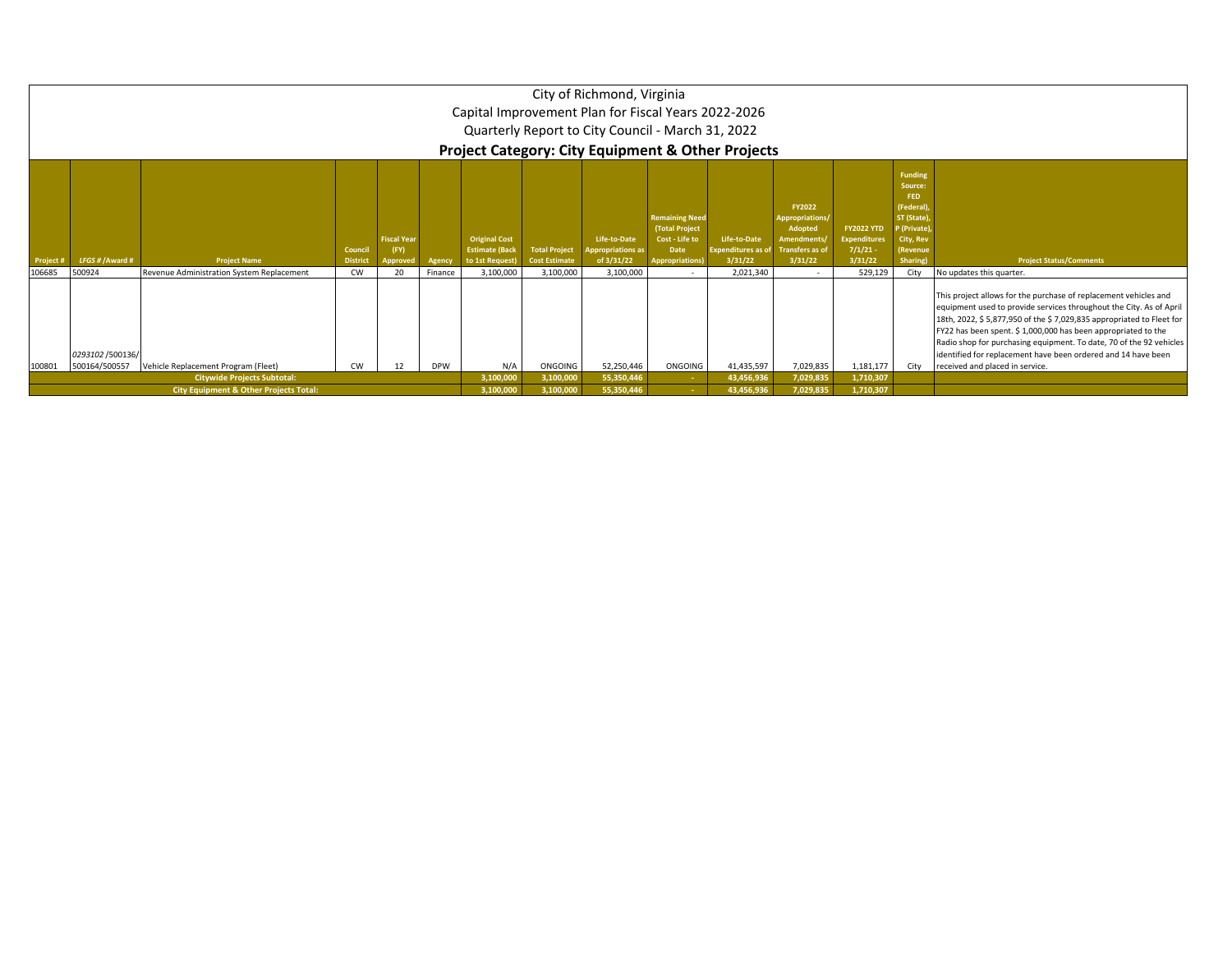|                                |                                      |                                        |                           |                                       |               |                                                                     |                                              | City of Richmond, Virginia<br>Capital Improvement Plan for Fiscal Years 2022-2026<br>Quarterly Report to City Council - March 31, 2022<br><b>Project Category: Utilities</b> |                                                                                              |                                                      |                                                                                          |                                                               |                                                                                                          |                                |
|--------------------------------|--------------------------------------|----------------------------------------|---------------------------|---------------------------------------|---------------|---------------------------------------------------------------------|----------------------------------------------|------------------------------------------------------------------------------------------------------------------------------------------------------------------------------|----------------------------------------------------------------------------------------------|------------------------------------------------------|------------------------------------------------------------------------------------------|---------------------------------------------------------------|----------------------------------------------------------------------------------------------------------|--------------------------------|
| Project #                      | LFGS # / Award #                     | <b>Project Name</b>                    | Counci<br><b>District</b> | <b>Fiscal Year</b><br>(FY)<br>pproved | <b>Agency</b> | Original<br>Cost<br>Estimate<br>(Back to<br>1st<br><b>Request</b> ) | <b>Total Project</b><br><b>Cost Estimate</b> | Life-to-Date<br>Appropriations as of<br>3/31/22                                                                                                                              | <b>Remaining Need</b><br>(Total Project Cost<br><b>Life to Date</b><br><b>Appropriations</b> | Life-to-Date<br><b>Expenditures as of</b><br>3/31/22 | FY2022<br><b>Appropriations/</b><br>Adopted<br>Amendments/<br>Transfers as of<br>3/31/22 | <b>FY2022 YTD</b><br><b>Expenditures</b><br>7/1/21<br>3/31/22 | Funding<br>Source: FED<br>(Federal), ST<br>(State), P<br>(Private).<br>City, Rev<br>(Revenue<br>Sharing) | <b>Project Status/Comments</b> |
| 101687                         | 291C021/500368                       | <b>Fan District Lighting</b>           | $\overline{\phantom{a}}$  | 12                                    | DPU           | N/A                                                                 | ONGOING                                      | 1.669.900                                                                                                                                                                    | ONGOING                                                                                      | 1.669.900                                            |                                                                                          |                                                               | City                                                                                                     |                                |
|                                |                                      | <b>Second District Total:</b>          |                           |                                       |               |                                                                     |                                              | 1.669.900                                                                                                                                                                    | . .                                                                                          | 1.669.900                                            | <b>COLL</b>                                                                              | <b>COLL</b>                                                   |                                                                                                          |                                |
| Multiple                       | 9741603 /500090                      | Street Lighting - Special              | CW                        | N/A                                   | DPU           | N/A                                                                 | ONGOING                                      | 13.650.525                                                                                                                                                                   | ONGOING                                                                                      | 12.064.212                                           | $\sim$                                                                                   | 232,892                                                       | City                                                                                                     |                                |
| Multiple                       | 9741602 /500087/500088/500089/500659 | <b>Street Lighting - General</b>       | CW                        | N/A                                   | DPU           | N/A                                                                 | ONGOING                                      | 36,162,390                                                                                                                                                                   | ONGOING                                                                                      | 28,274,456                                           | 300,000                                                                                  | 33,792                                                        | City                                                                                                     |                                |
| 106056                         | 500884                               | Street Lighting - LED Conversion       | CW                        | 18                                    | DPU           | N/A                                                                 | ONGOING                                      | 3.920.203                                                                                                                                                                    | ONGOING                                                                                      | 4,048,959                                            | 800,000                                                                                  | 366.165                                                       | City                                                                                                     |                                |
|                                |                                      | <b>Citywide Projects Subtotal:</b>     |                           |                                       |               |                                                                     |                                              | 53.733.118                                                                                                                                                                   |                                                                                              | 44.387.628                                           | 1.100.000                                                                                | 632.850                                                       |                                                                                                          |                                |
|                                | 1402                                 | <b>Gas Utility New Business</b>        | <b>CW</b>                 | N/A                                   | DPU           |                                                                     | - 1                                          | 332.675.207                                                                                                                                                                  |                                                                                              | 266.558.503                                          | 500,000                                                                                  | 1.277.200                                                     |                                                                                                          |                                |
|                                | 1403                                 | Gas Utility System Replacement         | CW                        | N/A                                   | DPU           |                                                                     | $\sim$                                       | 451.898.319                                                                                                                                                                  |                                                                                              | 395.547.928                                          | 17,355,000                                                                               | 6.736.784                                                     |                                                                                                          |                                |
|                                | 1502                                 | Water Distribution System Improvements | <b>CW</b>                 | N/A                                   | DPU           |                                                                     | $\sim$                                       | 280.798.907                                                                                                                                                                  |                                                                                              | 244.592.586                                          | 23,046,000                                                                               | 4.747.202                                                     |                                                                                                          |                                |
|                                | 1503                                 | Water Transmission Main Improvements   | CW                        | N/A                                   | DPU           |                                                                     |                                              | 132,596,169                                                                                                                                                                  |                                                                                              | 66,550,305                                           |                                                                                          | 686.834                                                       |                                                                                                          |                                |
|                                | 1590                                 | Water Plant and Pumping Improvements   | <b>CW</b>                 | N/A                                   | DPU           |                                                                     | $\sim$                                       | 424.434.175                                                                                                                                                                  |                                                                                              | 258.689.973                                          | 9.458.000                                                                                | 1.505.842                                                     |                                                                                                          |                                |
|                                | 1940                                 | Stormwater Facilities Improvements     | CW                        | N/A                                   | DPU           | <b>1999</b>                                                         | $\sim$                                       | 97.186.665                                                                                                                                                                   |                                                                                              | 65.926.301                                           | 21,237,280                                                                               | 1.604.191                                                     |                                                                                                          |                                |
|                                | 1701                                 | <b>Wastewater Treatment</b>            | CW                        | N/A                                   | DPU           |                                                                     | $\sim$                                       | 235.992.499                                                                                                                                                                  |                                                                                              | 173.961.938                                          | 17,099,000                                                                               | 1,035,635                                                     |                                                                                                          |                                |
|                                | 1780                                 | City Floodwall                         |                           | N/A                                   | DPU           |                                                                     | - 1                                          | 2.216.000                                                                                                                                                                    |                                                                                              |                                                      | $\sim$                                                                                   |                                                               |                                                                                                          |                                |
|                                | 1760                                 | Wastewater Sanitary Sewer Upgrades     | CW                        | N/A                                   | DPU           | $\sim$                                                              | - 1                                          | 442.606.574                                                                                                                                                                  |                                                                                              | 315.901.576                                          | 45.899.000                                                                               | 5.819.892                                                     |                                                                                                          |                                |
|                                | 1750                                 | Wastewater Combined Sewer Overflow     | CW                        | N/A                                   | DPU           |                                                                     | $\sim$                                       | 316.127.760                                                                                                                                                                  |                                                                                              | 227.120.504                                          | 1.344.000                                                                                | 3.347.849                                                     |                                                                                                          |                                |
| <b>Public Utilities Total:</b> |                                      |                                        |                           |                                       |               |                                                                     |                                              | 2.716.532.275                                                                                                                                                                |                                                                                              | 2.014.849.614                                        | 135.938.280                                                                              | 26,761,430                                                    |                                                                                                          |                                |
|                                |                                      | STORMWATER PROJECT DETAIL              |                           |                                       |               |                                                                     |                                              |                                                                                                                                                                              |                                                                                              |                                                      |                                                                                          |                                                               |                                                                                                          |                                |
|                                | 1940                                 | <b>Emergency CIP projects</b>          | <b>CW</b>                 | 11                                    | DPU           |                                                                     | $\sim$                                       | 7.616.192                                                                                                                                                                    |                                                                                              | 9.623.555                                            | 1.000.000                                                                                | 628.237                                                       |                                                                                                          |                                |
|                                | 1940                                 | Other Citywide Drainage projects       | <b>CW</b>                 | 11                                    | DPU           |                                                                     | $\sim$                                       | 84.070.473                                                                                                                                                                   |                                                                                              | 52.183.238                                           | 20.237.280                                                                               | 975.954                                                       |                                                                                                          |                                |
| 105106                         | 1940                                 | Stormwater Service Vehicles            | <b>CW</b>                 | N/A                                   | DPU           |                                                                     |                                              | 5.500.000                                                                                                                                                                    |                                                                                              | 4,119,509                                            |                                                                                          |                                                               |                                                                                                          |                                |
|                                |                                      | <b>Stormwater Project Total:</b>       |                           |                                       |               |                                                                     |                                              | 97,186,665                                                                                                                                                                   |                                                                                              | 65,926,301                                           | 21,237,280                                                                               | 1,604,191                                                     |                                                                                                          |                                |